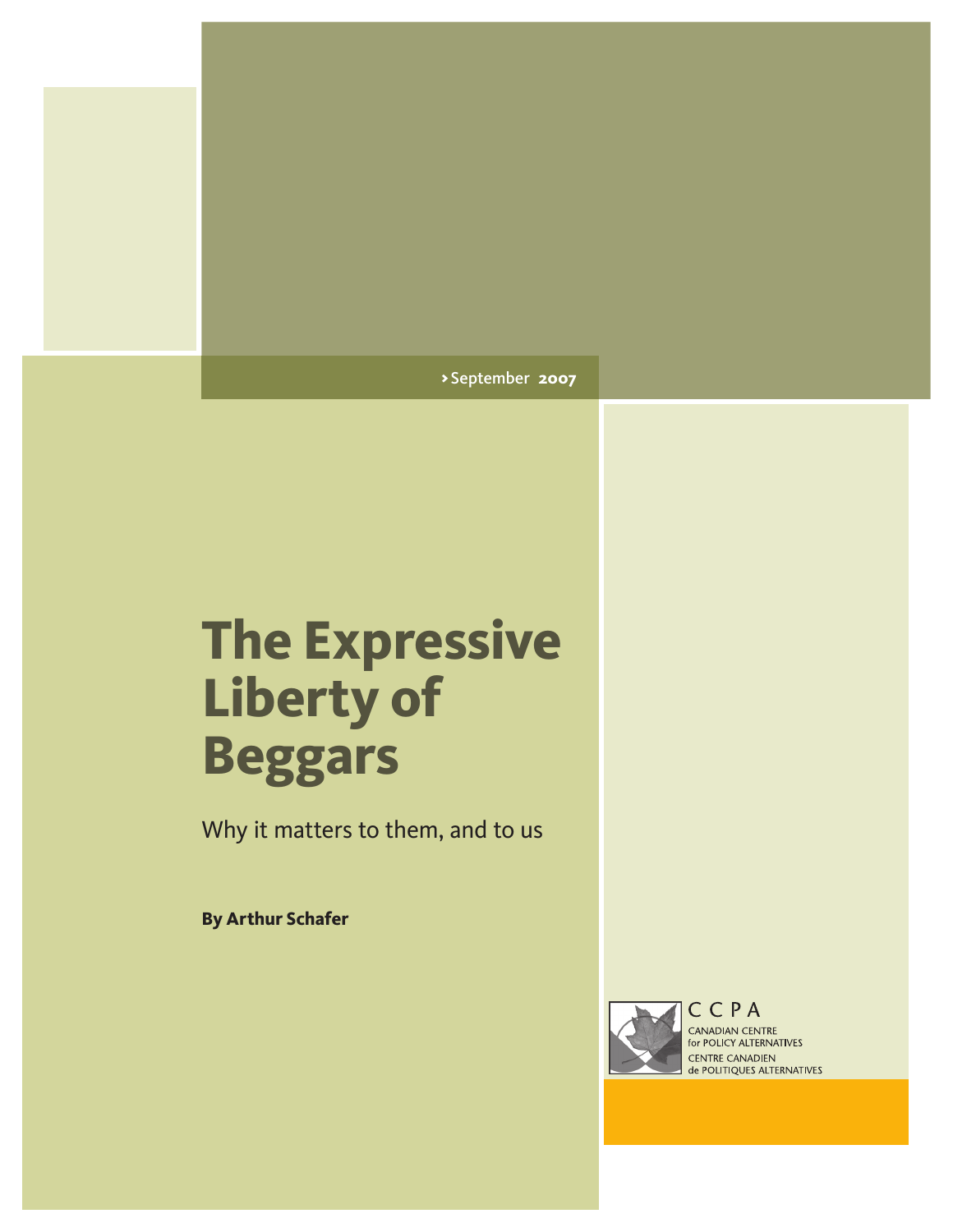

#### *Please make a donation... Help us continue to offer our publications free online.*

*We make most of our publications available free on our website. Making a donation or taking out a membership will help us continue to provide people with access to our ideas and research free of charge. You can make a donation or become a member on-line at [www.policyalternatives.ca.](www.policyalternatives.ca) Or you can contact the National office at 613-563-1341 for more information. Suggested donation for this publication: \$10 or what you can afford.*

#### **isbn 978-0-88627-522-8**

This report is available free of charge from the CCPA website at **<www.policyalternatives.ca>**. Printed copies may be ordered through the National Office for a \$10 fee.

#### **410-75 Albert Street, Ottawa, on k1p 5e7**

tel **613-563-1341** fax **613-233-1458** email **ccpa@policyalternatives.ca <www.policyalternatives.ca>**

#### **About the author**

Arthur Schafer—Schafer@cc.umanitoba.ca—is Director of the Centre for Professional and Applied Ethics at the University of Manitoba.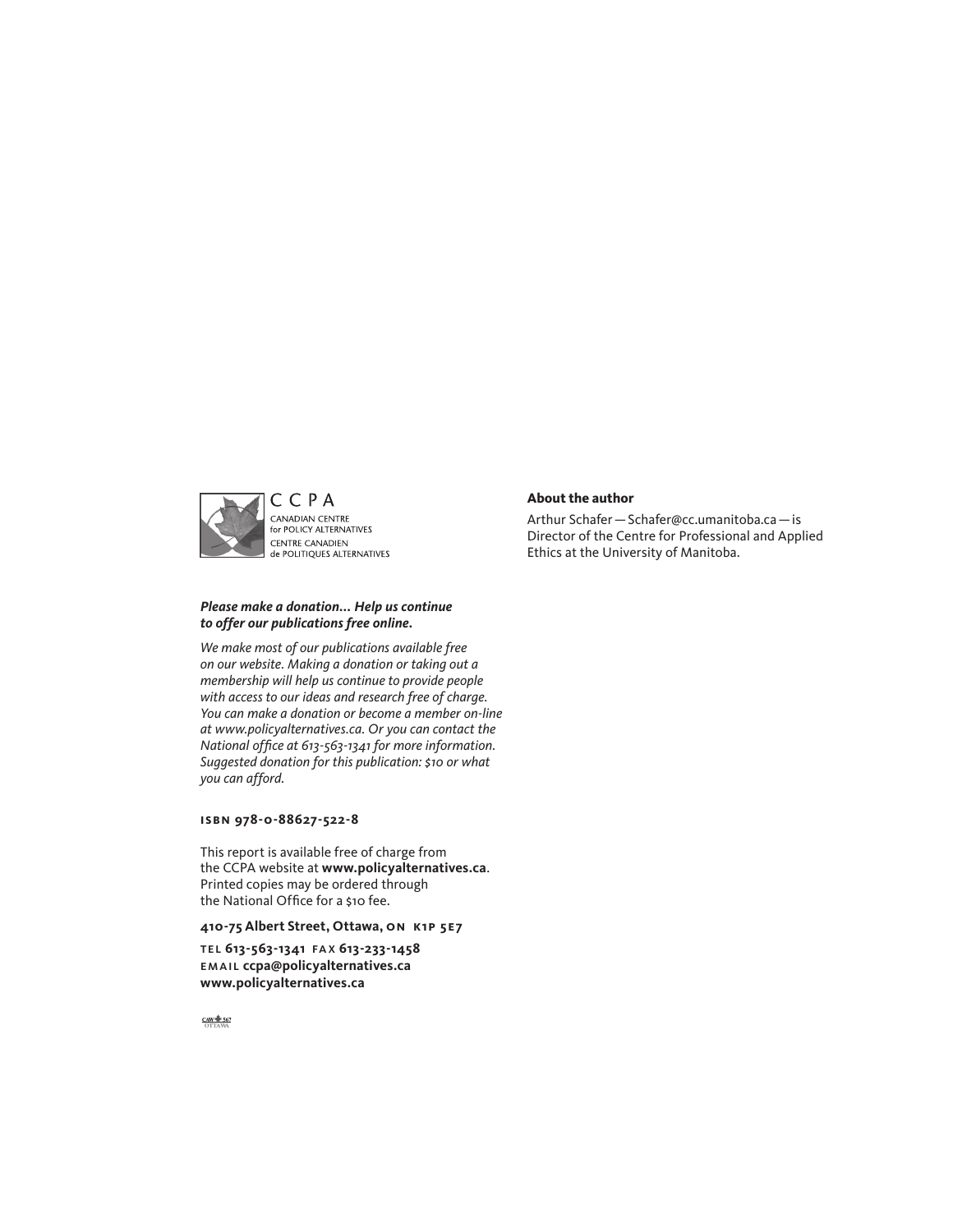- [Introduction](#page-4-0)
- [A preliminary problem](#page-6-0)
- [Is peaceful begging legitimately](#page-8-0)  [categorized as "expression"?](#page-8-0)
- [The doctrine of freedom of expression](#page-11-0)
- [The case for stringent protection](#page-13-0)  [of expressive liberty](#page-13-0)
- [Balancing the costs of panhandling](#page-15-0)  [against the benefits](#page-15-0)
- [The burden of proof: On whom does it fall?](#page-17-0)
- [Conclusion](#page-22-0)
- [Notes](#page-24-0)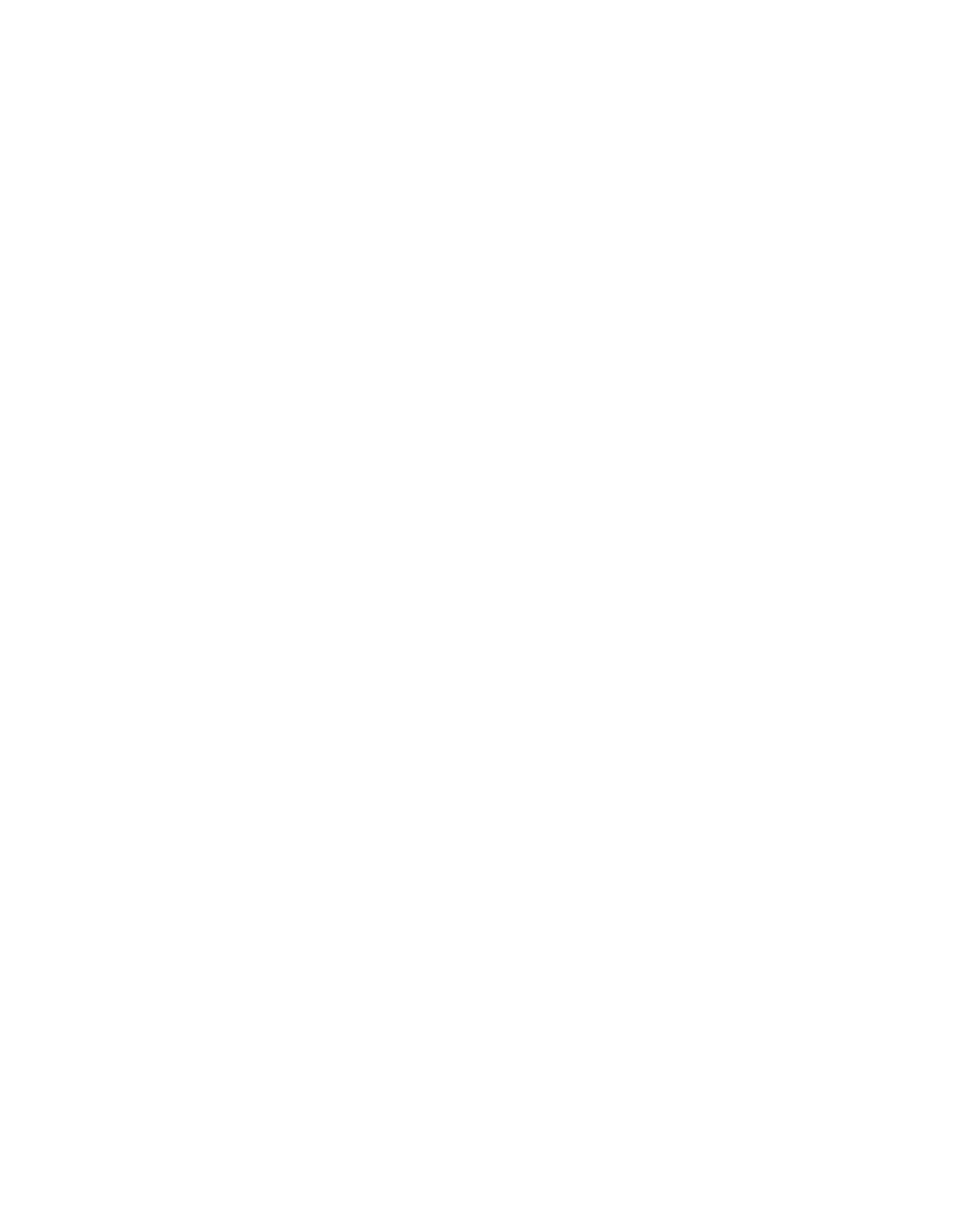### <span id="page-4-0"></span>**Introduction**

It is morally perplexing that in 21st century Canada it could be a punishable offence for one person to say to another, peacefully, in a public place, "I'm in trouble and need help." Yet that is the effect of City of Winnipeg Bylaw No. 128/2005.<sup>1</sup> Other Canadian and American cities have enacted similar legislation, and a fast-growing body of jurisprudence in both Canada and America testifies to the fact that the criminalization<sup>2</sup> of panhandling has become a kind of battleground. On this battleground, a clash occurs between competing values: social "hygiene" vs. freedom of expression; middle class discomfort vs. underclass economic need; commercial interest of downtown business owners vs. beggars' right to plead for subsistence.

Of course, if a panhandler's request for help were made in an aggressive or intimidating manner, then liberty-limiting legislation would be much less controversial. In Canada, the Criminal Code expressly prohibits demanding money with menaces. This prohibition, backed by sanctions, would be accepted by most people as a proper use of coercive state power.

The essence of the argument advanced in this report will be that restrictions of peace-

ful panhandling constitute an illegitimate use of state power.

Put simply, my contention is that peaceful beggars should *not* be turned into criminals. That's because non-aggressive begging involves the kind of expressive communication between people that a free and democratic society should seek to protect rather than restrict. Freedom of expression is a fundamental human right—one that should be infringed only in exceptional circumstances. It follows that any law which restricts the expressive liberty of beggars should be viewed *prima facie* as a violation of human rights.

There is a substantial body of empirical evidence in support of the intuitively obvious hypothesis that beggars are a seriously marginalized group in our society: almost always poor and frequently homeless, often suffering from extremely poor health, mental illness, and alcohol or drug addictions, with few social supports and even fewer opportunities to make their plight known to their fellow citizens.<sup>3</sup> For this reason, it is comparatively easy to adopt a "we/they" perspective on issues involving panhandlers—a perspective in which "we' are the legitimate members of society while "they" are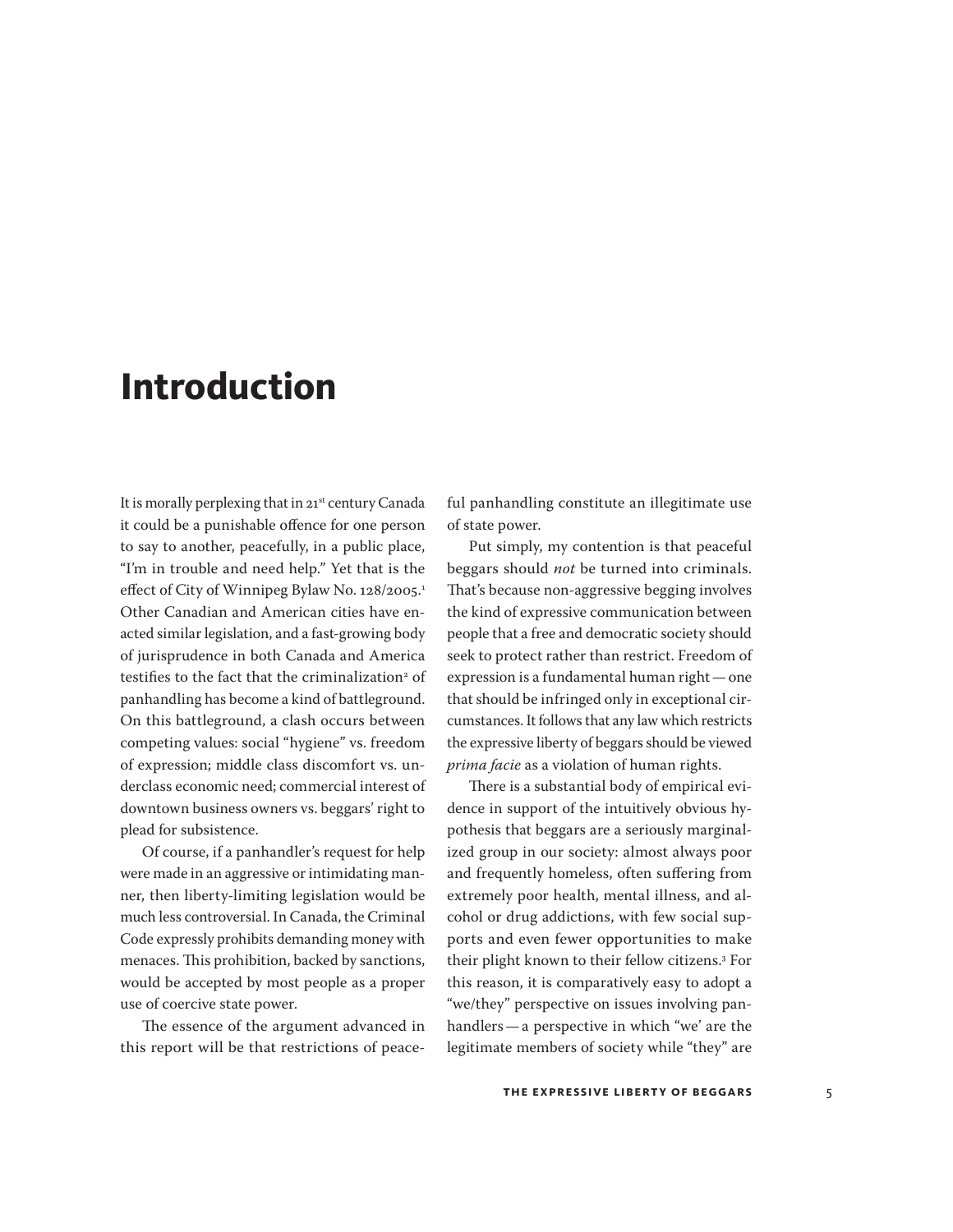little better than social outcasts. Quite simply, this perspective is not ethically defensible. Panhandlers have as much right as middle-class citizens to dignified treatment. The very sub-title of this paper, with its sharp dichotomy between "them" and "us," runs the risk of conveying, inadvertently, the message that beggars are mere specimens, pinned and wriggling on a hook, rather than participants in the project we call building Canadian society.

If members of the underclass are not recognized as having an important contribution to make to the formation of public opinion, then not only are they robbed of a basic right of citizenship, but everyone else in society is also robbed of potentially important information. Some would argue that the very poor have an especially important contribution to make to the so-called free marketplace of ideas. Critical scrutiny of ideas is an enterprise that requires the widest possible contribution from those with differing experiences and alternative perspectives. When the expressive liberty of the poor and homeless is censored, excluded, or otherwise marginalized, then the advancement of knowledge for everyone is prejudicially affected. Autonomous citizens should not easily settle for such a limitation on their ability to formulate *for themselves* their view on such matters.

Indeed, the beggar's generally downtrodden position in society makes a denial of his expressive liberty especially problematical. Since the free marketplace of ideas (like the free marketplace of commodities) tends to produce massive inequalities in access to expressive forums, special heed must be paid to the expressive needs of those who cannot easily make their voices heard. A liberal democratic society which values the rational autonomy of all its members must work diligently to protect norms of mutual recognition and respect in communication.<sup>4</sup>

It is also worth noting that in Canada panhandlers tend to be recruited, disproportionately, from First Nations' communities and from the ranks of other visible minorities. In consequence of the racial and other prejudice still widespread in Canadian society, it is common for members of these communities to have suffered serious discrimination in education, housing, employment, and other spheres of life. Drastic inequalities in life opportunities for First Nations people and visible minorities constitute an important part of the setting within which the great Canadian panhandling debate is currently being played out.

Thus, when issues of social policy are being discussed and debated by the community, it is of the highest importance that the privileged classes are not denied opportunities to hear and to take seriously the voice of the poorest and most oppressed members of society.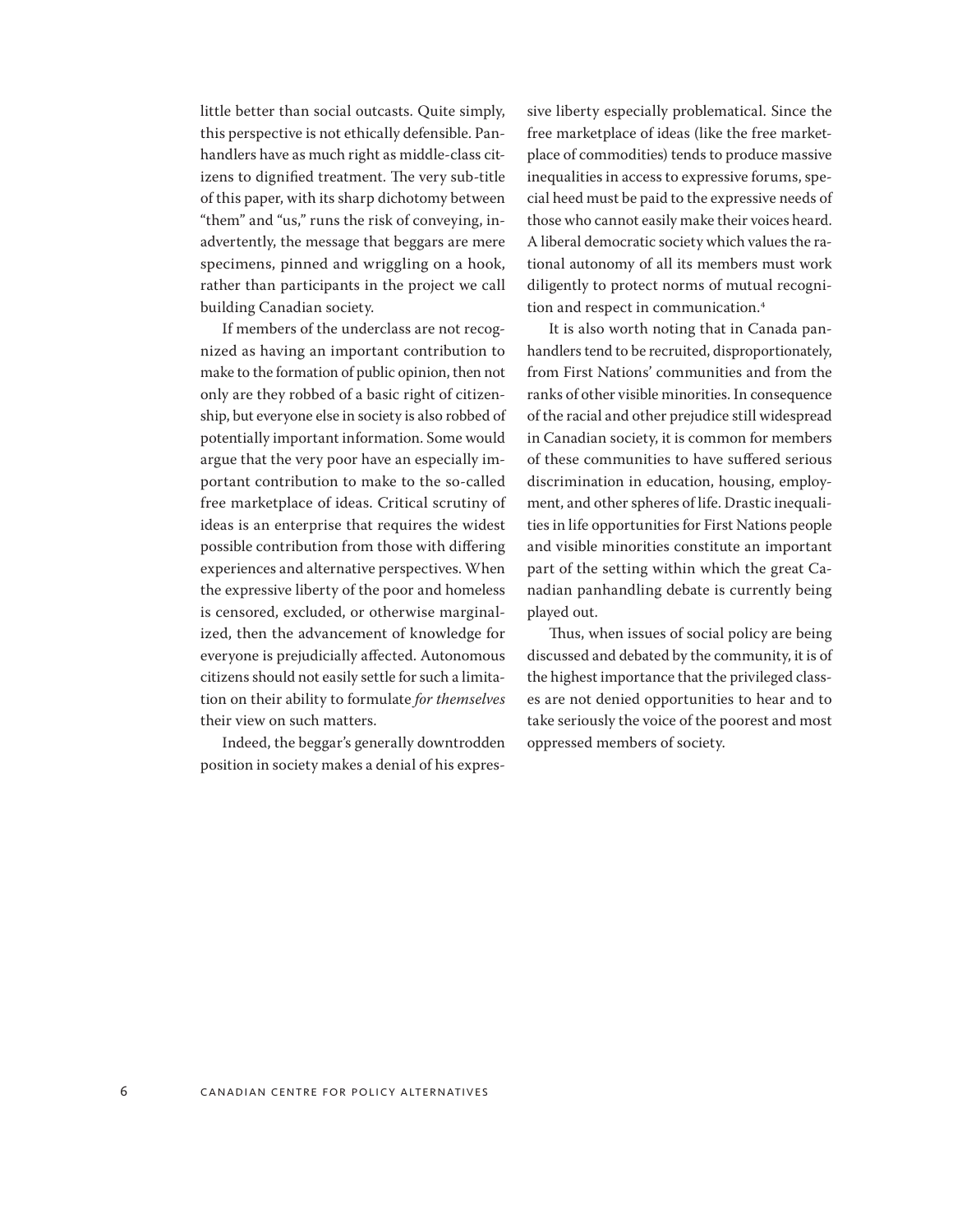### <span id="page-6-0"></span>**A preliminary problem**

Prevention of harm is a legitimate function of government. But we should not readily concede to our government(s) the authority to prevent harm by controlling people's access to information.<sup>5</sup> Respect for the rational autonomy of citizens, on which democratic society is founded, entails that every citizen reserves for himself or herself the right to assess the evidence and weigh the widest possible range of arguments in deciding what to believe and what policies to favour or oppose.

Consider: It is legitimate for municipal governments to promote such goals as the efficient passage of automobiles along the city's streets, the clean and tidy appearance of those streets, and the safe passage of pedestrians along the city's sidewalks. But now consider how we should react if a municipal government, in pursuit of these legitimate objectives, were to ban political demonstrations on the ground that they would interfere with the efficient flow of traffic, or if it were to ban political posters and leaflets on the grounds that they cause mess and debris on the streets, or if it were to outlaw political gatherings of more than five people because such meetings might lead to unruly behaviour. Such

policies, though aimed at promoting legitimate public goals, should be regarded as intolerable in a free and democratic society because they would substantially reduce the opportunities for citizens to engage in public discourse with one another. If the government wishes to limit or negate the freedom of expression of some of its citizens, then it can do so justifiably only if it can show that the good to be promoted is supremely important and the means adopted—viz., the silencing of expressive liberty—is both necessary and sufficient to achieve this good. Moreover, it must show that the good consequences of such liberty-limiting behaviour significantly outweigh the bad.<sup>6</sup>

It has been conceded that promoting the safe and efficient passage of pedestrians along downtown sidewalks is a legitimate goal of municipal governments. But if an attempt is made to restrict the right of peaceful beggars to solicit help from pedestrians, then there is a burden of proof on government to show that the presence of peaceful panhandlers on the sidewalks is likely to cause a significant threat to passersby or a significant obstruction of pedestrians as they go about their business. The government must also show, with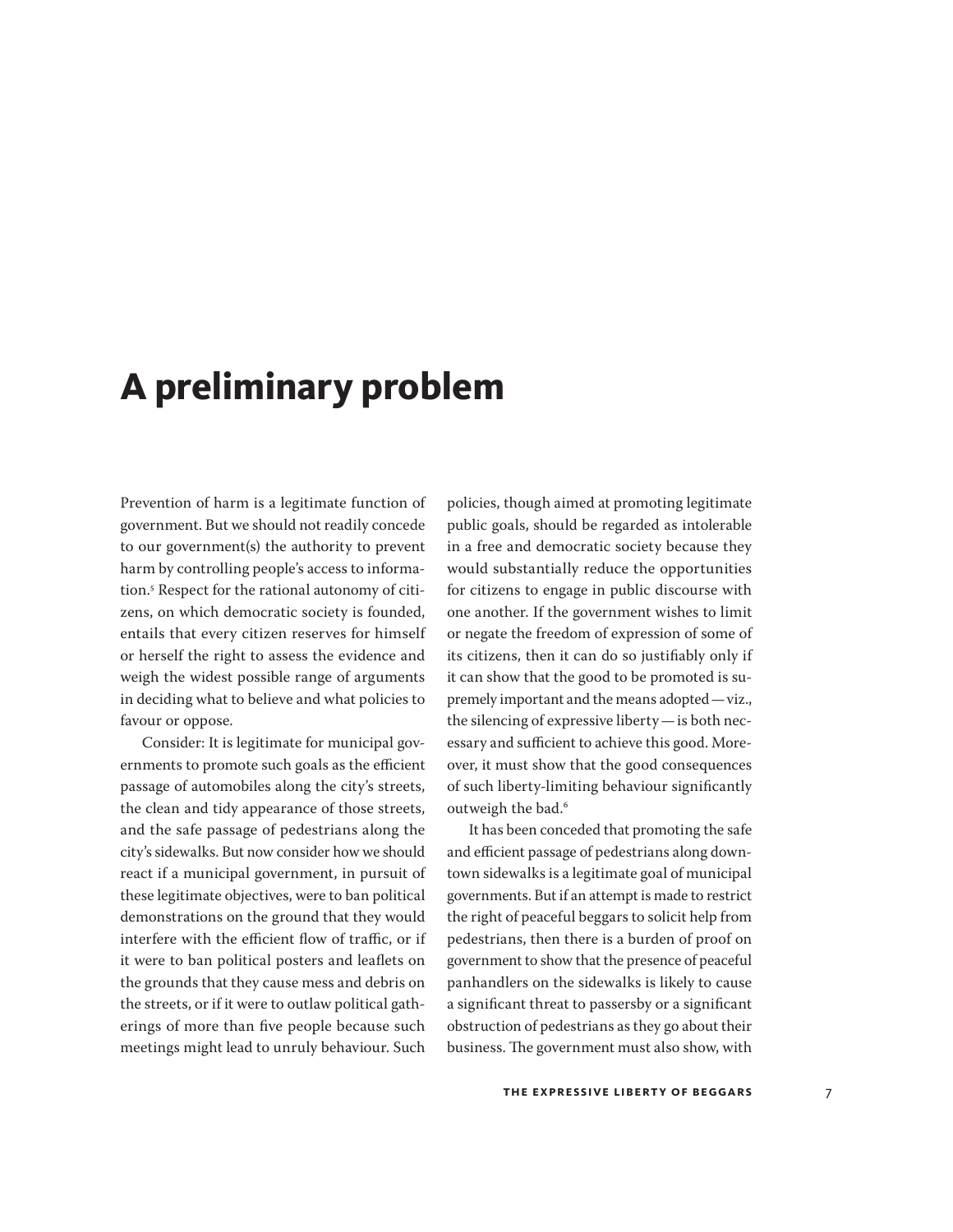credible evidence, that the proposed restrictions will actually promote such goals as pedestrian safety and efficiency of movement.

The government must also demonstrate that there is no alternative, less liberty-restricting means of achieving the same (admittedly legitimate) goals, and that the good which will be promoted by such measures will likely outweigh the harm. This last point is especially significant when those whose liberty it is proposed to restrict are vulnerable and marginalized, lacking money for such basic needs as food and shelter, and when the restriction on their freedom of expression allows them few, if any, alternative ways to communicate their message to their fellow citizens.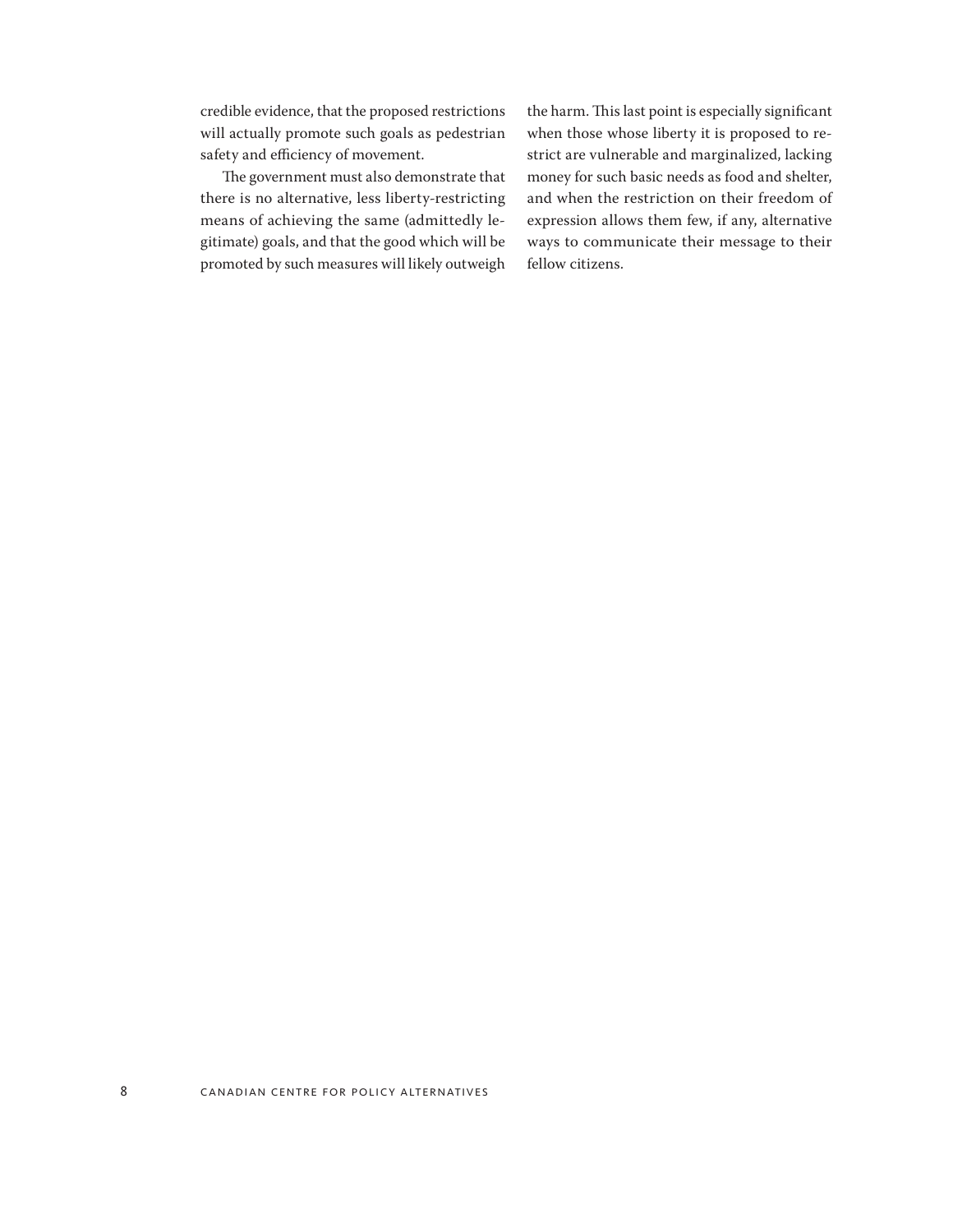### <span id="page-8-0"></span>**Is peaceful begging legitimately categorized as "expression"?**

What counts as "expression" (or "speech") for the purpose of invoking the doctrine of freedom of expression?<sup>7</sup> By analyzing this question we will gain a more precise understanding of the scope encompassed by the right to free expression.<sup>8</sup>

Some critics argue that begging is not an expressive activity and that, in consequence, it should not attract the special protection we accord to free speech.<sup>9</sup> They view the beggar as engaged, essentially, in a commercial transaction whereby s/he is attempting to obtain the means to deal with poverty or homelessness, or perhaps to buy booze or drugs. Other critics point out that most beggars do not advocate any political ideology; they don't advance, at least not by intention, any abstract political or social argument. Thus, they can scarcely be said to make a conscious contribution to the free marketplace of ideas.<sup>10</sup>

The view that begging should be thought of as a commercial activity is defensible, at least up to a point. Beggars are conveying a desire to receive money. The beggar is soliciting money and in return is offering good-will but nothing of commercial value. Even staunch critics, however, would be hard-pressed to deny that the beggar is also seeking to express or communicate something important about his life situation. The panhandler is communicating something important about what our society is like for those at the very bottom of the heap. Panhandlers communicate—whether through speech or via an outstretched hand and raggedy appearance—a message about dire poverty, unemployment, substance abuse, mental illness, and homelessness. The panhandler also communicates a powerful message about the failure of government housing and employment policies, the lack of treatment facilities for the mentally ill and for people addicted to alcohol or drugs. As a result of their encounter with beggars, some pedestrians may come vividly to apprehend that, because of limited opportunities and inadequate social service support systems, some members of society are unable to maintain themselves at a level of minimal decency.

Homeless people with multiple problems ranging from poor health to lack of education and skills have very few means of engaging with their fellow citizens.<sup>11</sup> Newspaper op-ed pieces, letters-to-the-editor, articles in popular magazines, contributions to radio talk-shows, publica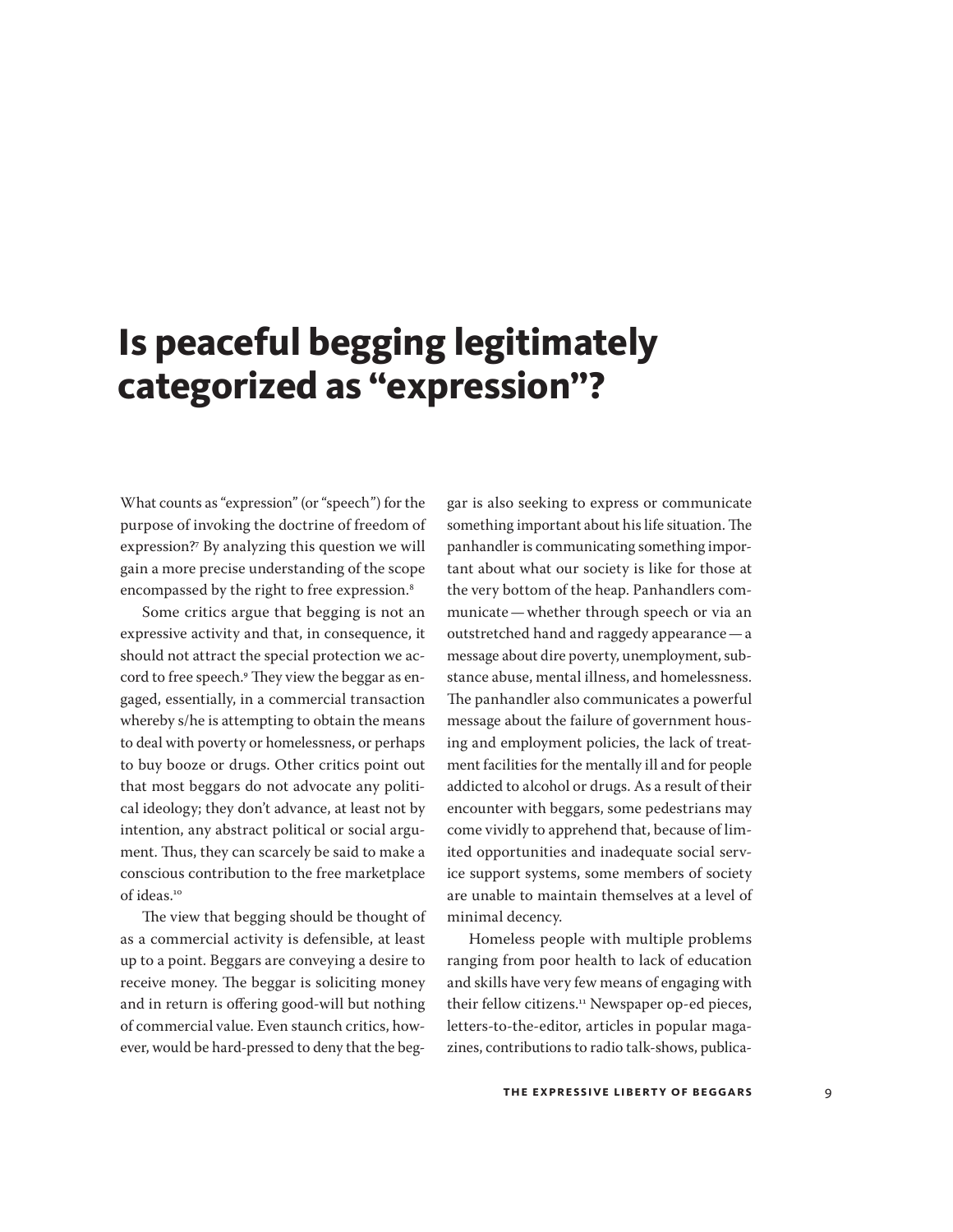tion of books or even pamphlets: none of these is a realistic option for people who are desperately poor, homeless, distressed, mentally ill, addicted, or, more likely, suffer from some combination of these socially disabling impediments.

Clearly, beggars are seeking relief of their immediate personal needs (including, in some cases, the need for cigarettes, booze or drugs to which they are addicted). By means of their begging activity, panhandlers are communicating information about—and an appeal for relief of—their immediate personal needs. As critics note, panhandlers do not generally engage pedestrians in an abstract discussion of political or social theory. That's true enough. But would anyone want to claim that the doctrine of freedom of expression should not apply to personal speech? Why would society insist that I have a fundamental right publicly to solicit help for famine relief in Africa, say, but a lesser right or no right at all to solicit help for myself or my family when I am desperately in need of such help?

Moreover, direct appeals for help often enable panhandlers to engage in dialogue with their fellow citizens. This dialogue may raise important questions about such interrelated issues as poverty, homelessness, unemployment, mental health and addiction services, social solidarity, and the strength and limits of our obligation to be "our brother's keeper." It is thus no exaggeration to claim that panhandling represents an important form of "political speech," both for the beggar and for the person to whom his appeal is addressed.

Because some pedestrians find the beggar's message disturbing, it is easy to overlook the fact that passersby are entitled to hear the message and to make up their own mind about the issues raised. A National Public Radio broadcast in the United States, hosted by Neal Conant, offers some important illustrations of this point.<sup>12</sup> Conant begins the broadcast by observing that, when a panhandler asks us for money, "It's sometimes heart-wrenching, sometimes bothersome, sometimes maddening, sometimes all three." He notes that the beggar's appeal may force us to wrestle with ourselves: "If we give something, will the money be used for food or for alcohol or drugs? Are you helping out a neighbour down on his or her luck, or helping to sustain an unhealthy and unproductive lifestyle?" "Maybe I should give it to them to make me feel better."<sup>13</sup>

One of Conant's guests, Sister Scullion, claims that there is something morally important about responding to a direct personal appeal for help, something which is absent when one responds to a charitable organization on behalf of people in need:

But I think it's that personal element that when you meet another human being and they asked you for something, that you respond to them, because it's affirming the dignity of each person and that we're both adults, we're both human beings. And if another person needs or wants to talk to me, I can talk to them, and it's like a backand-forth. It's a relationship thing. So I think we do need to respond to one another personally in a direct way.

Sister Scullion goes on to relate a comment made to her by a man strolling on the street:

We're each other's mirrors, and how we look at each other is how we see ourselves.

She glosses this man's comment with a comment of her own:

So in seeing another human being there, that's an important message to give, as opposed to just being disgusted or not even seeing people there at all; they've become invisible to us on some level.

Another caller to the show, John, relates an incident in which he and his daughter had stepped out of a coffee shop, to be greeted by a panhandler who had just ridden up on a bicycle. The panhandler spoke to them: "If I can just tell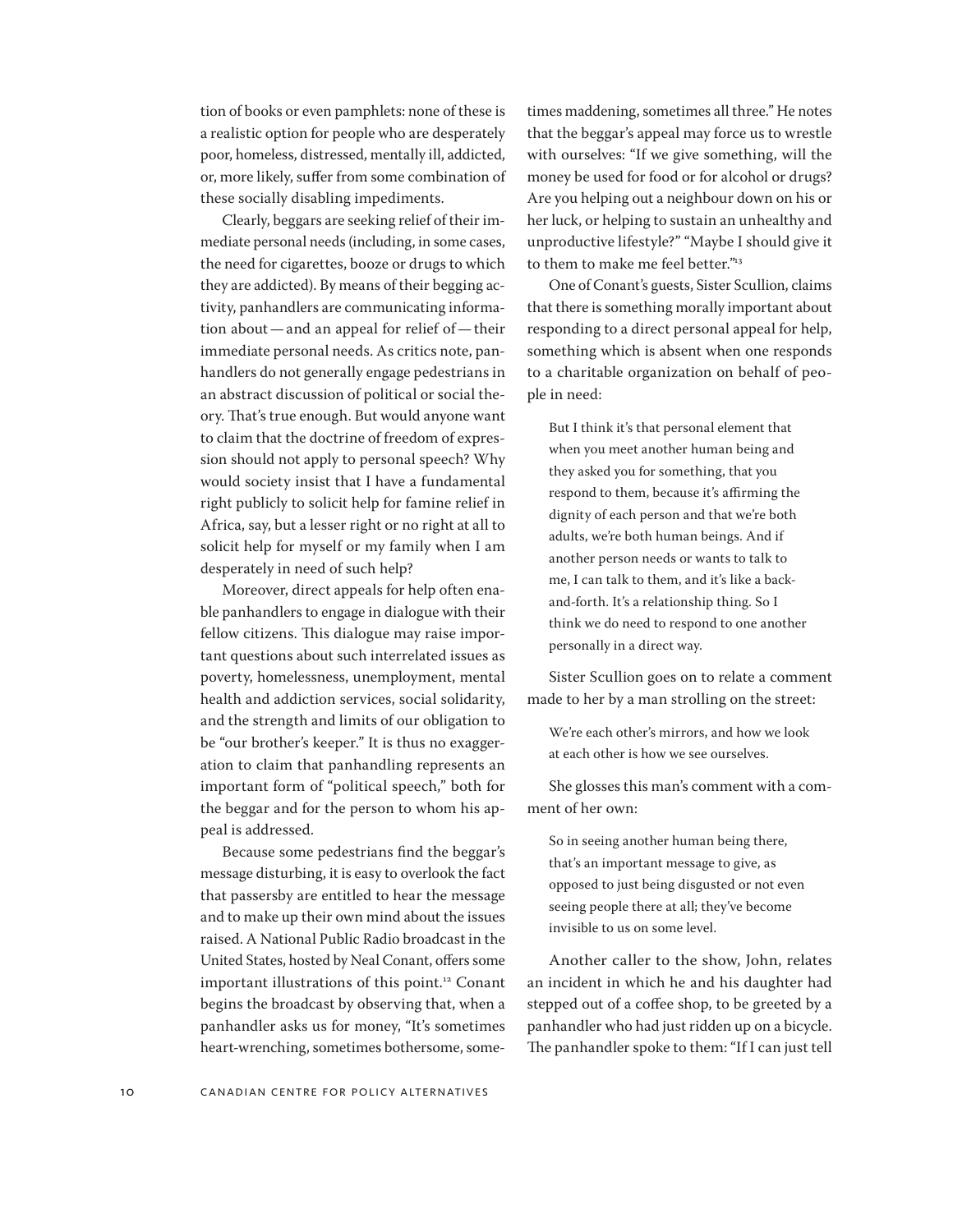you my story; it'll just take a minute." John continues the story:

And my daughter reached for her purse and I reached for my wallet, and we both said, 'We don't have time.' We each gave him a dollar and we had to hurry on about our business…[but, after thinking about the incident] I now have far more questions than I do answers. Did I deprive the man of his dignity because he didn't get to tell his story, or did we simply just save him the time and give him a couple of dollars? Did we have a relationship with him? Did we do the right thing? Should we have given to charity? I have far more questions than answers after the incident.

Needless to say, if peaceful panhandling is banned or severely restricted by legislation, the plight of the panhandlers and others on the margins of society may well become invisible to the comfortable middle-class majority.

Some of us welcome being discomfited by peaceful beggars, while others most decidedly do not. Some pedestrians stop to engage the beggar in dialogue. Others cross the street to avoid any direct personal encounter with a beggar. Nevertheless, all of us are entitled to choose whether and how to respond to the plight of those struggling fellow human beings who seek our assistance by means of a supplicating hand. Sweeping them under a coercive legal carpet violates *our* informational rights as well as *their* expressive rights.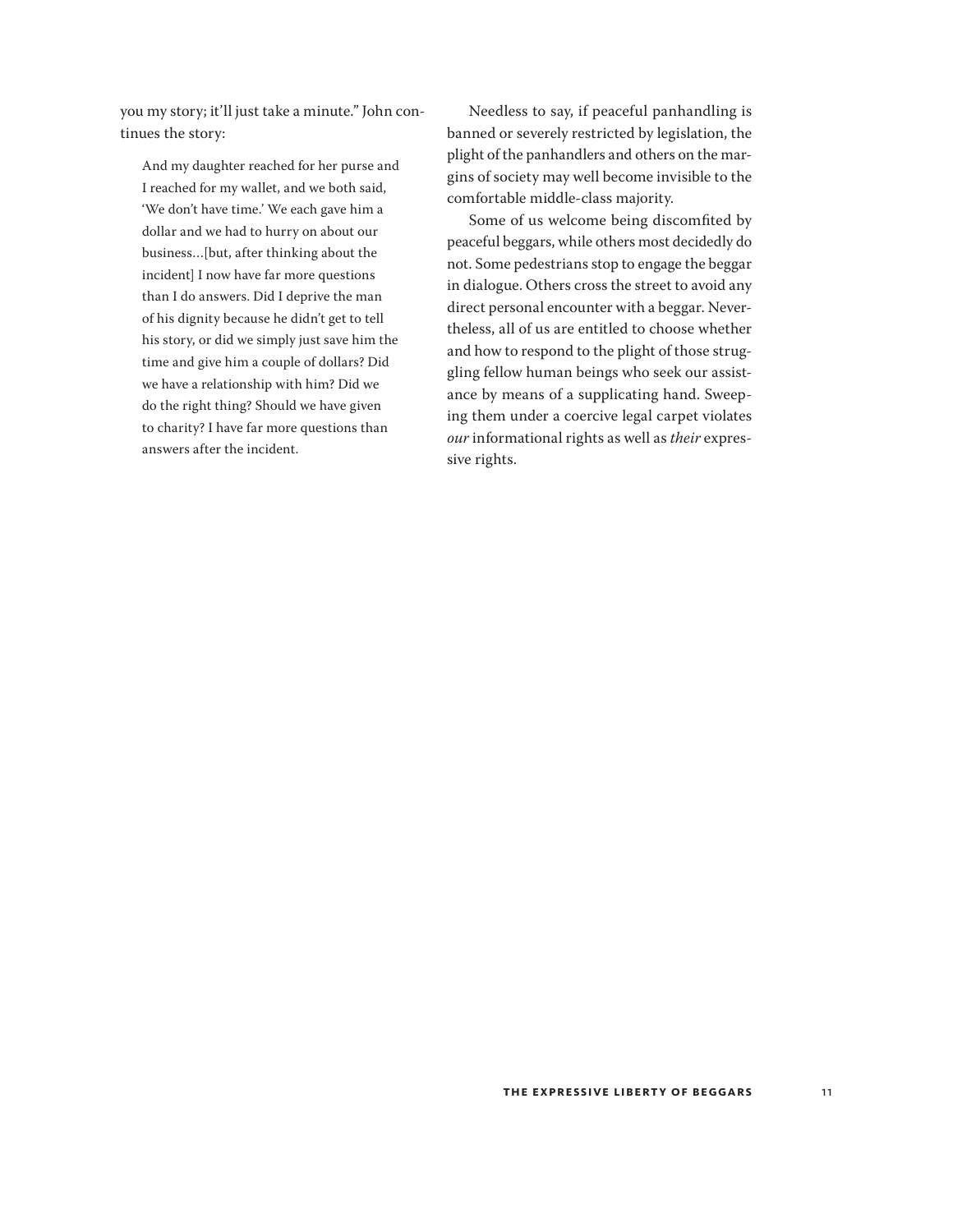# <span id="page-11-0"></span>**The doctrine of freedom of expression**

The classic defence of free expression is found in Chapter 2 of a short book published in 1869 by the British philosopher John Stuart Mill: *On Liberty.* Mill's famous argument is, at its core, consequentialist. He does not deny that the expression of opinion can cause harm to others, even serious harm. But Mill passionately defends freedom of expression on the grounds that, in the long run and overall, censorship would (almost) always have much worse consequences than free speech. In other words, expression ought to be stringently protected primarily because the (extrinsic) value of free speech is so great that protecting and fostering it will almost always yield more benefit than harm. Contrariwise, restricting any view or banning it will almost always yield the reverse—more harm than good.

Mill claims that the advancement of knowledge is the principal benefit of protecting free expression. He argues that truth emerges from the competition of ideas in an intellectually open marketplace:

…the peculiar evil of silencing the expression of an opinion is that it is robbing the human race; posterity as well as the

existing generation: those who dissent from the opinion, still more than those who hold it. If the opinion is right, they are deprived of the opportunity of exchanging error for truth; if wrong, they lose, what is almost as great a benefit, the clearer perception and livelier impression of truth, produced by its collision with error.<sup>14</sup>

For Mill, it goes without saying that all of us are prone to error. We are human beings, after all, and so our judgment is fallible. However, in a society which protects freedom of expression, including the freedom of marginalized or despised minorities to express ideas which challenge the prevailing attitudes, values and beliefs, the resulting competition of ideas will ensure that rational men and women possess the means of correcting their errors. A dogmatic person who possesses the truth can easily lose it; a rational person who is in error has a compass, in critical reasoning, whereby s/he can discover the error and correct it.

Even those who defend more censorship than Mill would allow usually concede that freedom of expression is a vital part of any society which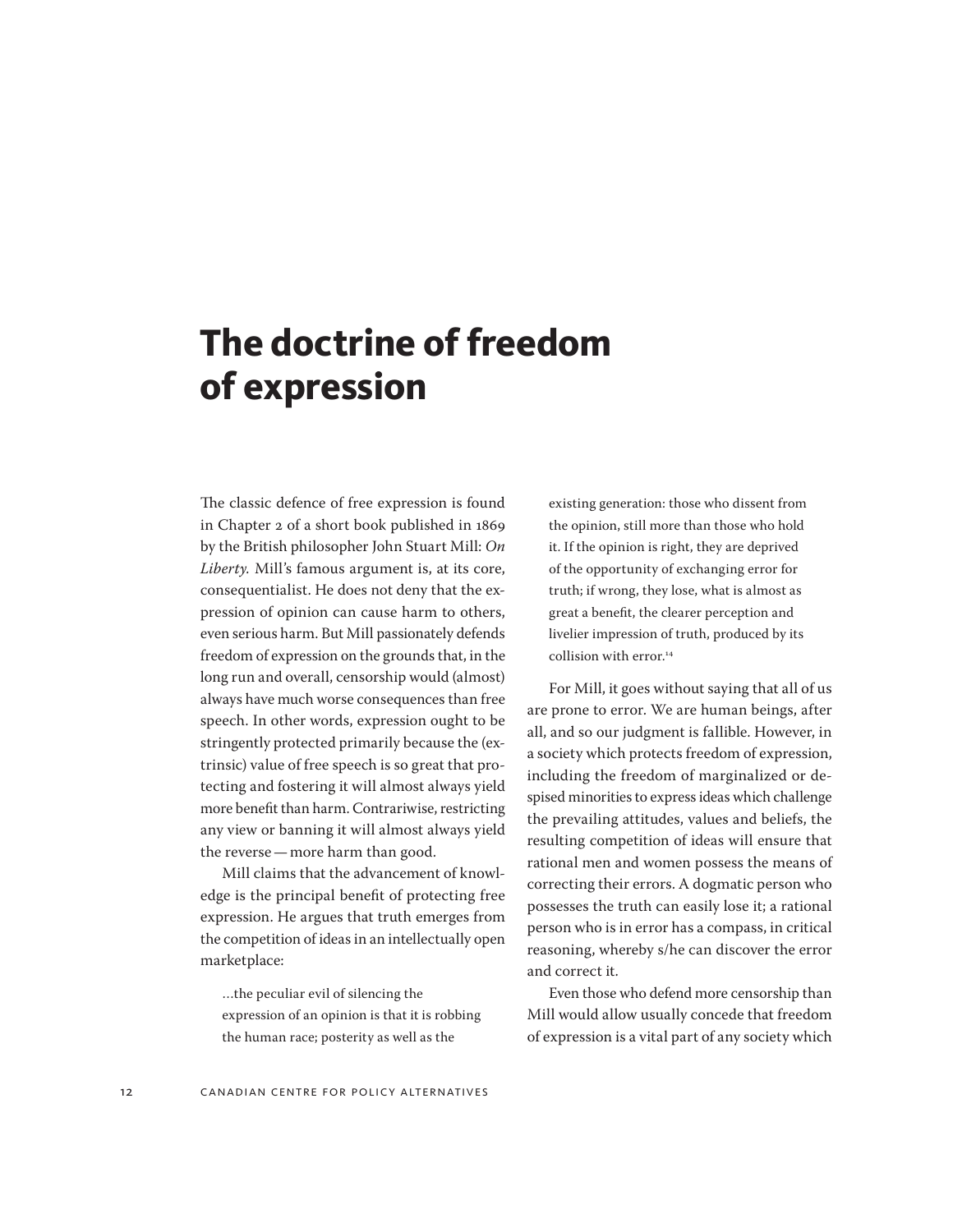purports to be free and democratic. It follows that there should be a heavy burden of proof on those who favour censorship. Before censoring anyone, society must demonstrate: first, that the expression to be censored is causing harm to others. Mill calls this the *Harm Principle*. And, second, for censorship to be defensible it must be shown that in the circumstances it is likely to yield more benefits than costs, more good than harm, more happiness than misery. Philosophers label this the *Consequentialist Principle*.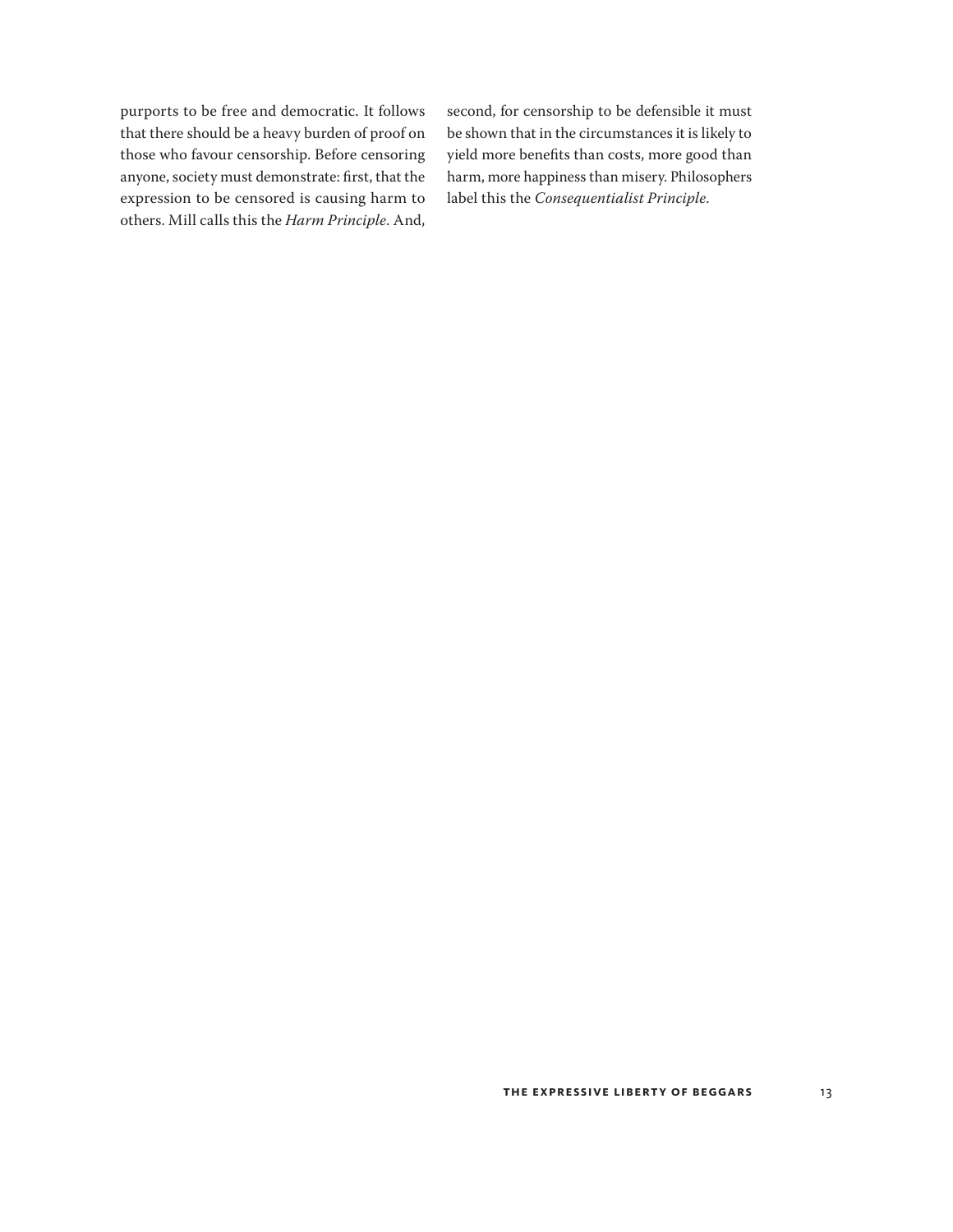### <span id="page-13-0"></span>**The case for stringent protection of expressive liberty**

It is worth rehearsing carefully some of the reasons why we do not and should not, in a free and democratic society, tolerate censorship of political speech.

As Mill rightly observes, governments generally tend to view criticism directed at their actions or policies as highly misleading, if not outright false and malicious. Allow any government to censor speech which it sees as "false or misleading," and one will very quickly find that all criticism of that government has been consigned to Siberia, along with the critics who were brave enough to speak out negatively against their rulers. In short, governments are easily offended by criticism and tend, in consequence, to be untrustworthy when it comes to regulating expression. Since panhandlers symbolize the failure of government policies with respect to housing, job training, employment, poverty, mental illness, and substance addiction, the eagerness of governments to "disappear" panhandlers, at least from prominent public locations, is to be expected—but not, on that account, to be thought morally acceptable.

What is true of governments is no less true of other élites in society, whether economic or

educational, military, or medical. Whatever abstract commitment to freedom of expression people may profess, when their own ox is being gored they often experience a sudden flash of insight into the virtues of silencing "false" and "misleading" criticism. Thus, once it is recognized as a requirement of democratic citizenship that citizens must be permitted access to a full range of views to aid their deliberation, it follows that a powerful barrier must be erected against all forms of political censorship. The free marketplace of ideas needs to be stringently protected against encroachments from either governments or other powerful élites. Since panhandlers do not have significant access to the marketplace of ideas in any manner other than that expressed by their appearance and activities (including begging) in the public forum of our downtown areas, their access to such traditional forums of expression ought to be rigorously safeguarded against erosion.

This justification for stringent protection of political speech appeals to the need for citizens to engage in thoughtful and well-informed deliberation on matters of public importance. If a mischief-maker cries "fire" in a crowded thea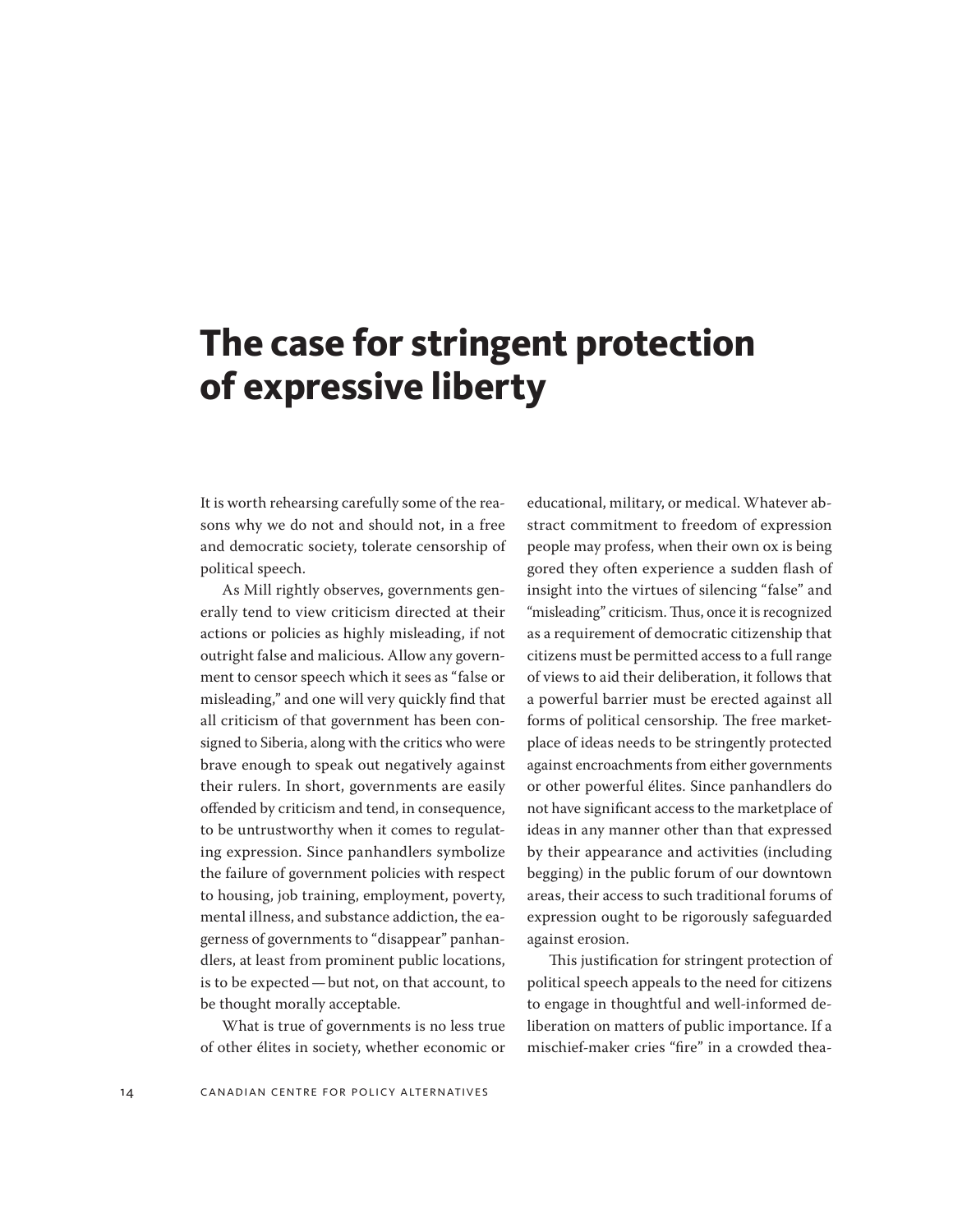tre, there is simply no time for people to assess whether the information is accurate and how best to respond, so everyone is compelled to rush to the exits with, sometimes, tragic results. When one is dealing, however, with a non-emergent situation and when there is, therefore, time to expose through discussion the truth or the falsity of competing claims, then, in the famous words of Justice Brandeis, "the remedy to be applied is more speech, not enforced silence."15

More specifically, how can citizens reach a balanced and judicious position on social issues—for example, the debate between those who favour low taxes versus those who favour better public services—if laws such as the City of Winnipeg's anti-panhandling by-law prevent pedestrians from hearing for themselves appeals for help from the downtrodden of our society? If members of the public rarely encounter direct evidence of the personally destructive effects of homelessness, poverty, unemployment, and substance abuse, then it becomes easier for politicians to ignore these profoundly important social realities.

Stringent protection for expressive liberty may also be justified by appeal to the importance of individual self-expression: the right of autonomous individuals to express their own views on matters of public concern. It is difficult to imagine any self-expression more important to an individual than the right to plead for help, in a peaceful and unthreatening manner, from the fellow members of one's society. By speaking to others about one's situation, one is also, in a sense, "bearing witness" to one's views and to one's perspective on life. The need to express oneself to one's fellow citizens and potentially to

influence their thought and conduct is closely allied to liberty of conscience.<sup>16</sup> Both directly and indirectly, the presence of the panhandlers on our streets is expressing an important viewpoint about human welfare, the quality of life "enjoyed" by some of our fellow citizens, and our mutual obligations as members of the same society.

The fundamental interests promoted by stringent protection of free expression thus include the *informational interest* citizens have in being able to discover important truths, the *deliberative interest* citizens have in being able to consider a range of points of view in order to reach a reasonable and balanced conclusion based on all the relevant evidence (rationality), and the *expressive* interest which autonomous individuals, including those who lack resources, have in being able to participate at least to some extent in the process of democratic decision-making.<sup>17</sup>

In sum, freedom of expression deserves stringent protection both because it is a precondition of democratic politics and because it is an intrinsically important aspect of human fulfillment. As we have seen (above), stringent protection of free expression is associated closely with a number of important values, including such values as participatory democracy, the advancement of knowledge, and individual self-expression or intellectual autonomy. Granted, there is a perspective from which begging can be viewed as a form of "commercial" speech. But the above arguments are intended to demonstrate that begging is more than mere commercial speech. The conclusion to which the arguments of this section point is that begging should be seen as having much greater affinity to political speech than to mere commercial solicitation.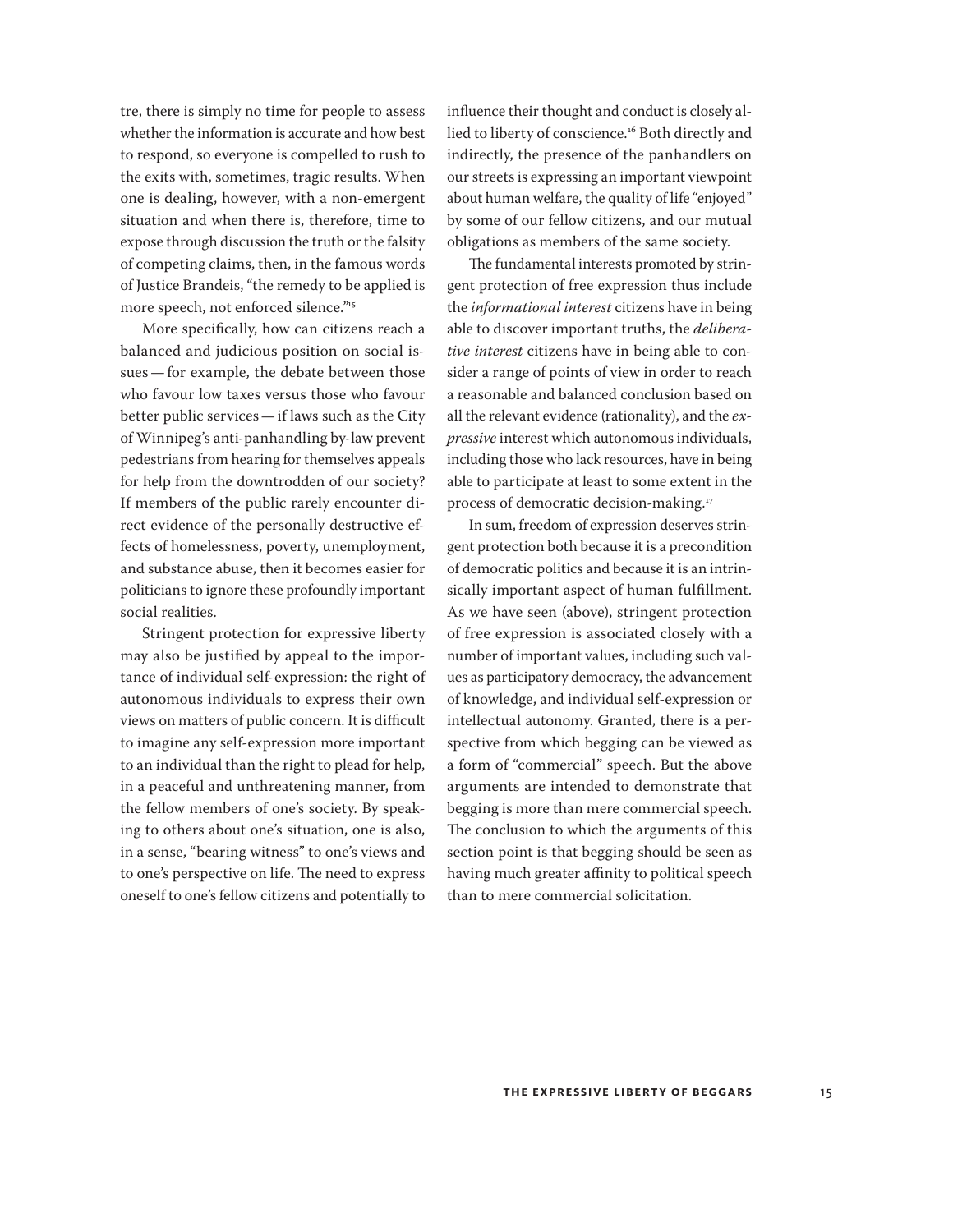# <span id="page-15-0"></span>**Balancing the costs of panhandling against the benefits**

#### **Direct and indirect costs of panhandling**

It would be near-sighted not to recognize that the liberty of panhandlers to make their pitch on busy downtown streets carries with it certain costs, some of them direct, some indirect. In other words, to put the point crudely, speech is often not *free*.

Consider a situation in which panhandling occurs but is entirely pacific. Imagine a beggar on the sidewalk, near a bus stop, bank, or ATM, head bowed, with an upturned hat in front of him for donations. Even such a passive individual will be perceived as threatening by some passersby. This feeling of threat might be described as a *direct* cost, as would the discomfort or squeamishness felt by some middle-class shoppers upon encountering beggars or other so-called street people. Encounters with homeless people—who often look bedraggled and disheveled and who may not have had recent opportunity to bathe or shave—can be shocking or even disgusting to the sensibilities of some middle-class pedestrians.

If there are more than a few panhandlers in a particular urban neighbourhood, their mere presence may drive potential shoppers away,

towards the nearest suburban shopping mall. For downtown merchants and for all those who care about the quality of public spaces in the downtown core of our cities, this represents an *indirect* cost. The deterioration of the downtown itself—as businesses close down or move out, buildings acquire plywood sheets instead of glass windows, and exterior walls sport graffiti—should also be counted as an indirect cost. Without the continuous bustle of commercial and other activity, a city's urban hub can experience precipitous decline. These "environmental" costs, as they might be labelled, potentially result from the cumulative effect of many instances of panhandling once a critical threshold has been passed.

Having conceded that a profusion of beggars in the downtown area has the potential to contribute to a deterioration of the downtown, one ought to keep in mind that the downtowns of many large Canadian cities seem to flourish despite the presence of many more panhandlers than would be encountered in smaller cities such as Winnipeg and Victoria. It would be naïve to attribute the woes of downtown merchants exclusively, or even primarily, to panhandling. We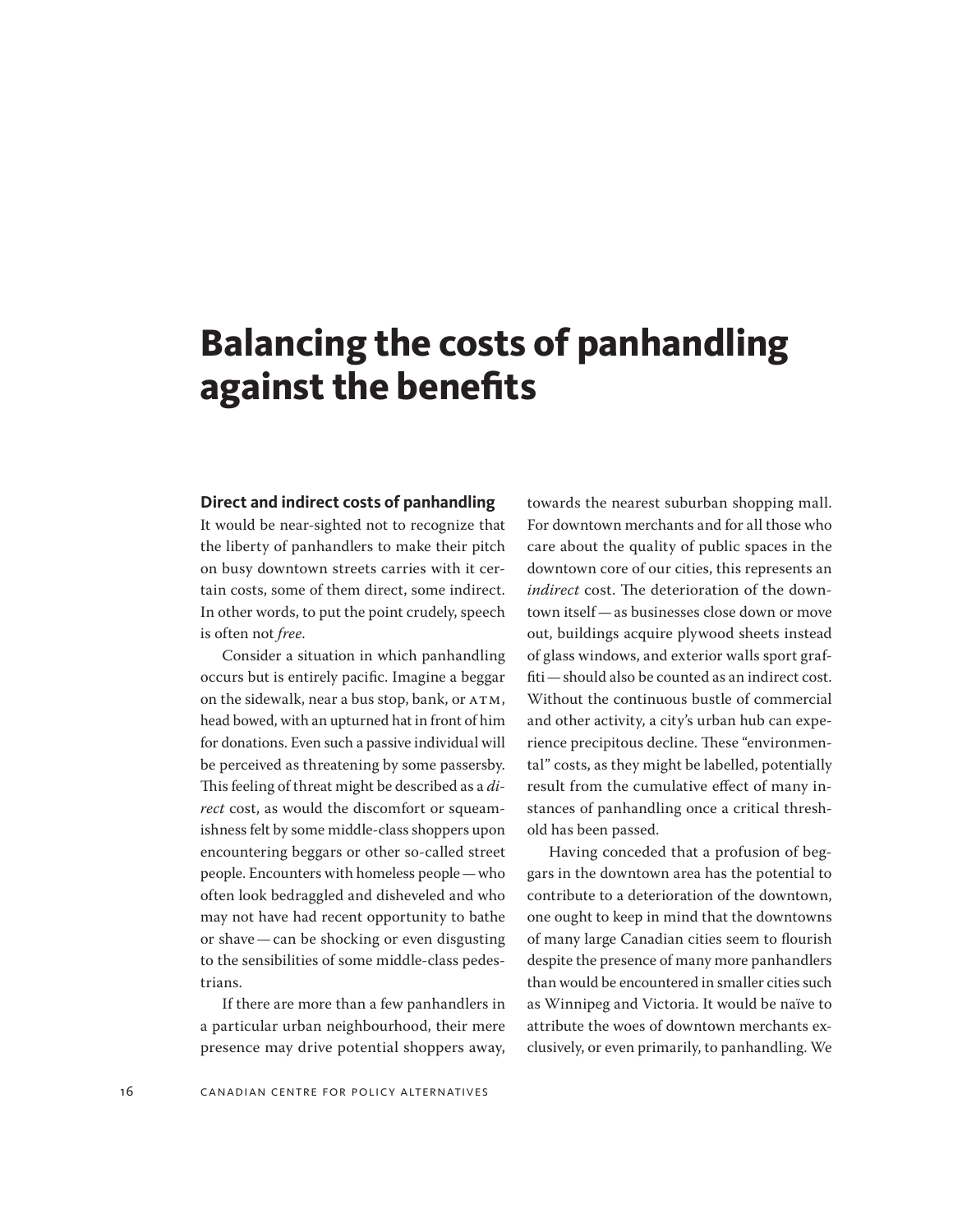are dealing with what social scientists refer to as a multi-factorial problem, and there doesn't appear to be much evidence in support of the view that panhandling is *a* major factor, let alone that it is *the* major factor causing the deterioration of, say, Winnipeg's downtown.

Vancouver and Toronto, to take two prominent Canadian examples, have much more panhandling activity occurring in their downtown districts than Winnipeg does, but this has not prevented the downtowns of these cities from achieving enviable success. One may speculate that, unlike Winnipeg, these other cities have actively promoted their city centre as a place where urban dwellers will want to live. Downtown condo developments are thick on the ground. Thus, any potential negative impact resulting from the presence of panhandlers is much diluted because there are large numbers of people on the streets at all hours, pursuing a wide range of activities. Effective mass public transportation is another factor which is a beneficial presence in some cities. Its absence in Winnipeg may be a more decisive contributing factor to the decline of Winnipeg's downtown than is the presence of a relatively small number of peaceful beggars. Moreover, even in Winnipeg, one can point to other shopping areas, such as Osborne Village, which manage to thrive notwithstanding the presence of peaceful panhandlers.

Let us suppose, however, if only for the sake of argument, that we had good evidence in support of the hypothesis that peaceful panhandling is contributing in an important way to deterioration in the downtown area of some Canadian cities. Suppose also that begging is to be considered expressive activity. Finally, suppose that expressive activity—"free speech"—is accepted as an absolute value. Well, if free speech is an absolute value, then it trumps other values in every circumstance.

If, on the contrary, free speech does *not*, at least not in all circumstances, trump every other value, then we must engage in a process of balancing the harms and benefits associated with permitting peaceful begging against the harms and benefits of criminalizing peaceful begging.

In my view, we ought to concede that freedom of expression is not an *absolute* value. Nevertheless, as has been argued at length in this Report, expressive liberty, especially when it consists of political speech, deserves the highest level of protection consistent with other important and sometimes competing values. The discomfort or offense caused to some middle-class people by their encounters with peaceful beggars may generate calls to outlaw begging; but, as we have seen, the criminalization of peaceful begging drastically undermines the right of poor and/ or homeless people to enjoy fair opportunities to communicate their plight to their fellow citizens and to engage them in dialogue.

Once it is recognized that the doctrine of freedom of expression is the essential means whereby society recognizes the importance of such values as truth, knowledge, rationality, and individual autonomy, then it becomes clear that the liberty of beggars to ask for help should outweigh the interest of other pedestrians to avoid a nuisance. Bear in mind also that governmental, business, and other élites in our society arguably have open to them a range of alternative, less-liberty-restricting means for resolving (or at least ameliorating) the problems generated by panhandling.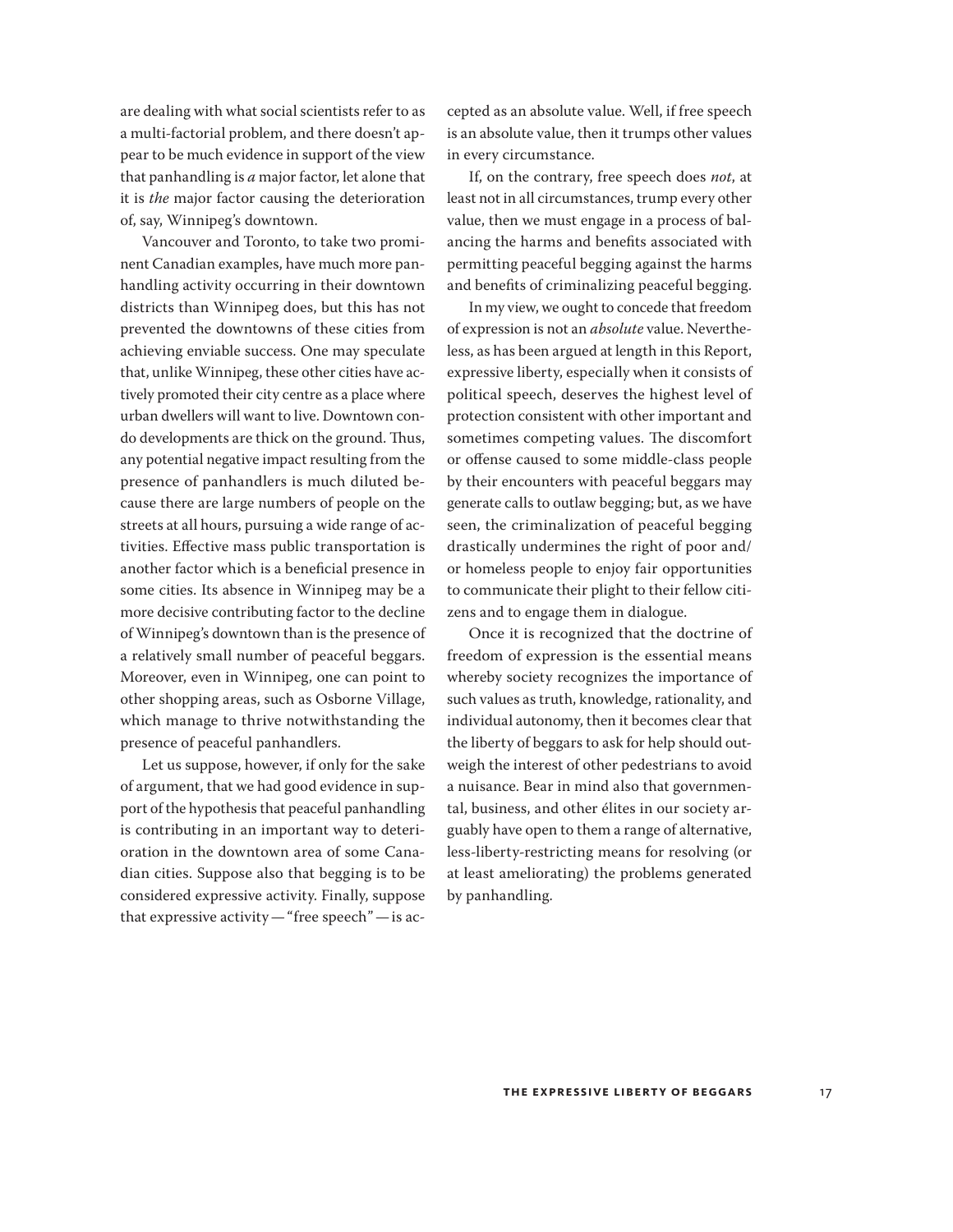# <span id="page-17-0"></span>**The burden of proof: On whom does it fall?**

As we have seen, those who propose significantly to restrict the expressive liberty of peaceful beggars must bear the burden of proof. That is, they must show, with credible empirical evidence, *both* that panhandling causes more harm than good *and* that imposing coercive restrictions on the liberty of panhandlers will solve the problem and will do so in a way that is the least liberty-invasive means available to achieve this objective.

Here's the challenge for advocates of a policy which criminalizes peaceful panhandling. They have to demonstrate with reliable evidence that 1) peaceful panhandling causes serious social harm; that 2) criminalization of such peaceful panhandling will reduce or eliminate this putative harm, and that 3) no other less liberty-invasive means are available to achieve the same objective. Finally, they must demonstrate 4) that the overall good which will be produced by violating the expressive freedom of panhandlers is likely significantly to outweigh the harm which will be caused to peaceful panhandlers, to pedestrians who wish to interact with them, and to society generally. A policy of coercive legislation against peaceful panhandlers will be warranted only if all of these claims can be justified.

Each of these propositions will now be considered, in turn.

### **The harm caused by peaceful panhandling**

#### **i) public safety issues**

The safety of pedestrians is often invoked by those who seek to restrict panhandling in the vicinity of instant teller machines or bus stops. One would obviously want to protect pedestrians in such locations; but, then, one would want to protect pedestrians against aggressive demands whether or not such demands are made near a bank machine or bus stop. It is clearly the purpose of the Criminal Code to provide just such general protection. If the provisions of the Criminal Code against demanding money with menaces were properly enforced, there is no reason to believe that cities would require additional ordinances to protect citizens from harassment by aggressive beggars.

It should be stressed that anti-poverty activists do not defend menacing street conduct. Rather, they challenge city administrations who claim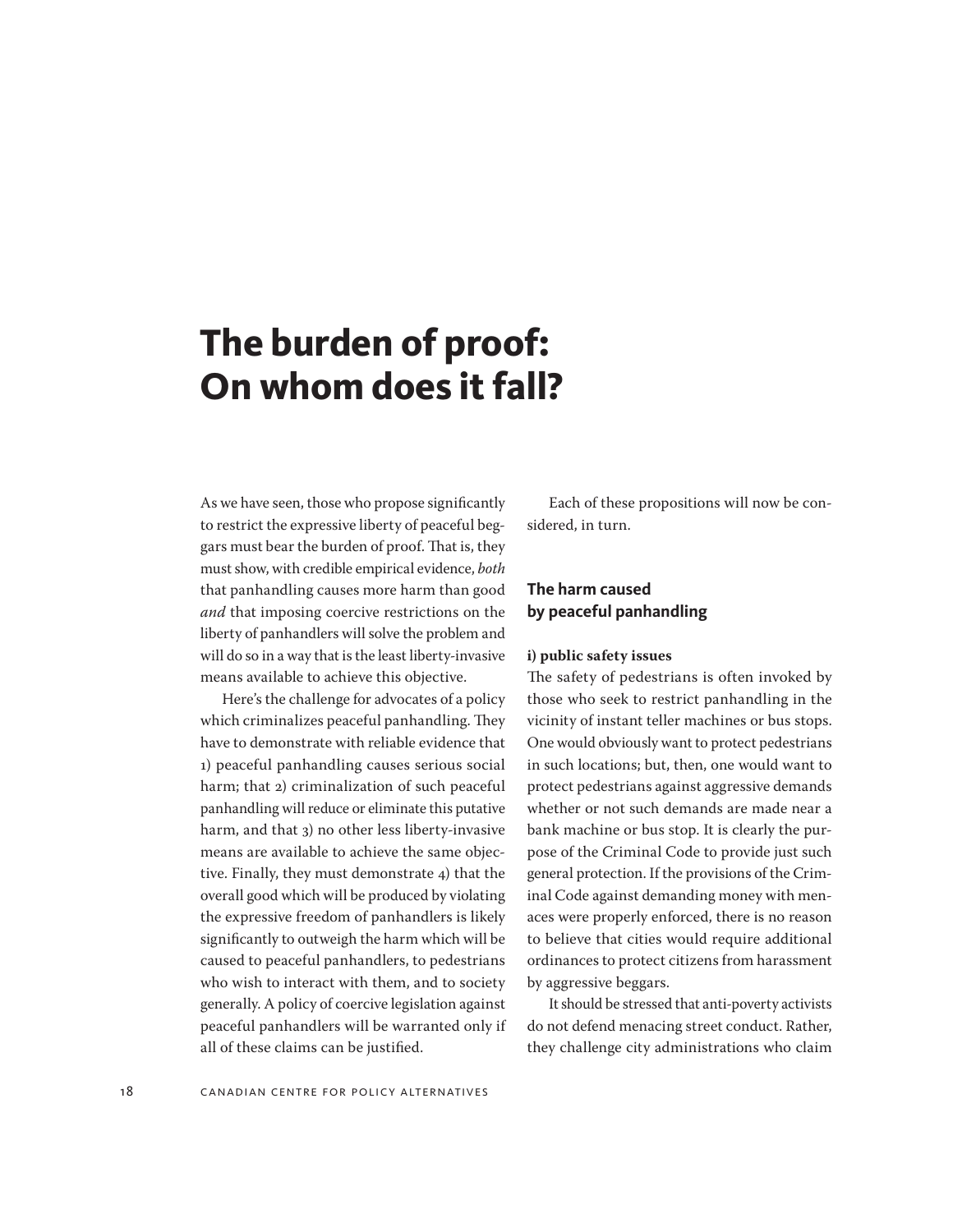that the Criminal Code, if properly enforced, would be inadequate to the task of defending pedestrians against harassment or threat. The City of Winnipeg, for example, when passing its new anti-panhandling by-law, nowhere saw fit to explain why the relevant Criminal Code provisions against demanding money with menaces are inadequate to deal with aggressive begging in the City. We already have the laws we need to deal with aggressive panhandlers, or with people who are intoxicated from drugs or alcohol in a public place.

The Manitoba Association of Rights and Liberties [MARL], in a presentation to the City of Winnipeg, addressed a key assumption made by those favouring the new anti-panhandling by-law, *viz*., that if a request for money is made in a certain kind of location, one in which the pedestrian is "captive," then the request becomes threatening merely by virtue of the location:

The report [prepared by the City's Administration] recommends that the way to respond to concerns about panhandling is to define certain locations as inherently threatening... In a series of locations such as bank machines and bus stops, people may feel threatened because they cannot reasonably avoid solicitation.<sup>18</sup>

The MARL brief then points out, quite reasonably, that:

If someone approaches you at a bus stop to ask for directions or to ask for time, do you feel threatened? We would argue that there is nothing inherently threatening in approaching someone at a bus stop in a peaceful manner and asking for help. Even if the help sought takes the form of a request for money, this by itself does not make the request threatening.

And they continue:

At a bank machine, if someone is standing too close to you when you are using the machine, you are likely to feel threatened whether they make a request of you or not. In fact, this may seem more threatening than someone sitting quietly outside the bank machine with a sign asking for donations.

The mere location is not what makes some circumstances threatening. It continues to be the behaviour or the manner in which the solicitation is made.

In other words, many of the new anti-panhandling by-laws popping up in cities across Canada appear to be aimed at all panhandlers, aggressive and peaceful alike. When one notices how many bus stops, bank machines, parking lots, and other panhandling-forbidden locations are to be found in most city downtown areas, one realizes that it would be comparatively easy for a panhandler whose behaviour is entirely unthreatening nevertheless to run afoul of one of these restrictions. By littering the downtown area with "no go" zones for panhandling, these by-laws give police discretion to arrest people whose primary offence is to be homeless and poor.

In sum, one may conclude that, if Winnipeg by-law 128/2005 and other similar by-laws across Canada are truly aimed at aggressive beggars, then they are redundant. If, however, as many anti-poverty advocates believe, they are really aimed at peaceful beggars, then their true goal is to clear poor, disheveled, smelly people out of the sight, sound and smell of squeamish pedestrians and anxious merchants. Whether *this*  questionable goal should be pursued by criminalizing peaceful panhandling is the issue to which we next turn.

#### **ii) panhandling is seriously anti-social**

Those who favour the criminalization of peaceful panhandling often support their case with the claim that all panhandling, peaceful as well

**THE EXPRESSIVE LIBERTY OF BEGGARS** 19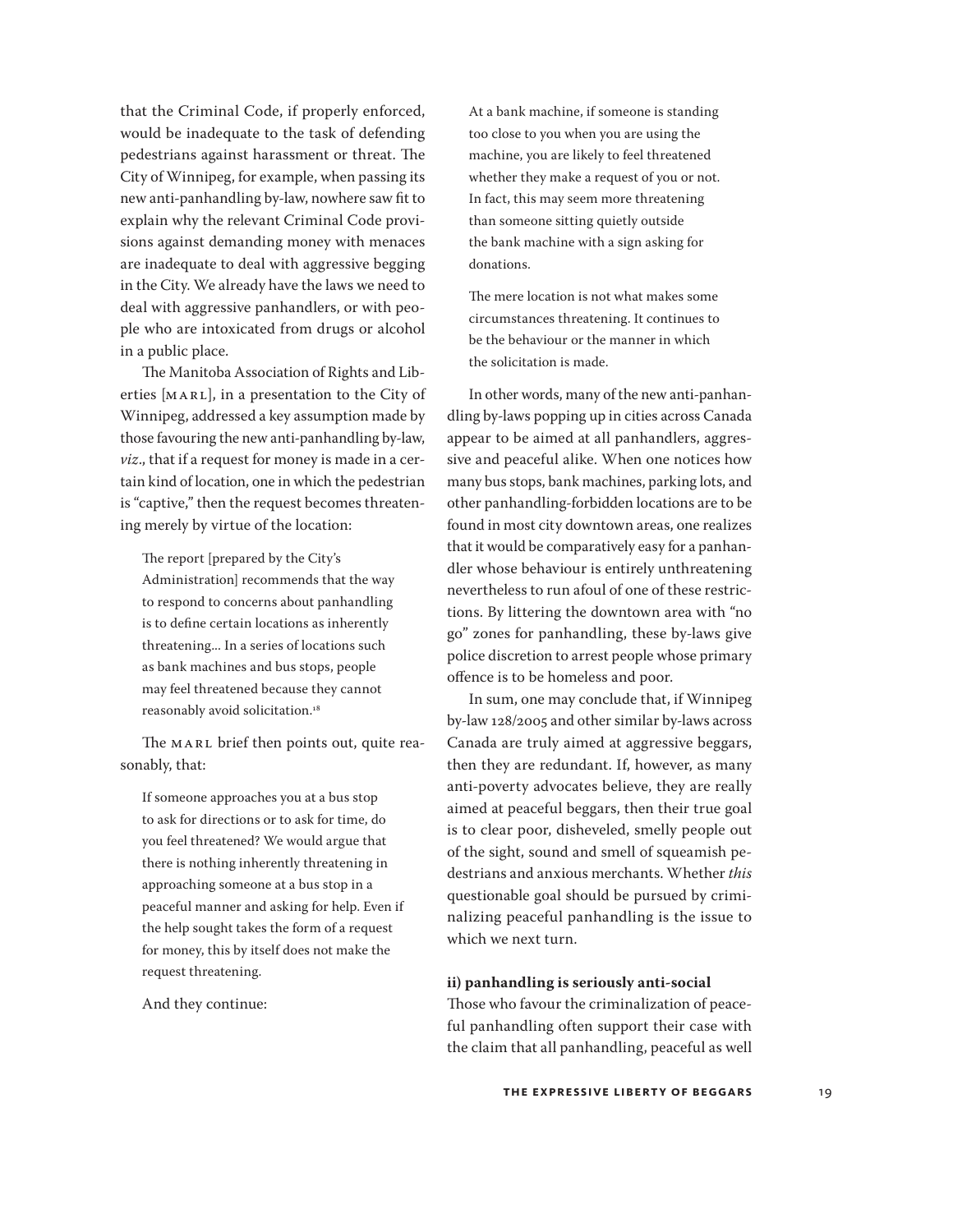as aggressive, should be seen as seriously antisocial behaviour.

Some of those who advocate using coercive legislation against peaceful panhandlers appeal to the "broken windows" hypothesis. They invoke an insight attributed to urbanologist Jane Jacobs: that the health and viability of a neighbourhood is dependent upon the attractiveness of its sidewalks, streets, and public spaces.<sup>19</sup> Ms. Jacobs' writing inspired both the influential article "Broken Windows"<sup>20</sup> and its sequel "Fixing Broken Windows."<sup>21</sup> The central theme of these articles is that, if one eliminates what some sociologists label "low-level street disorder," one can thereby prevent more serious crime and thus prevent the radical deterioration of neighbourhoods. Begging, even peaceful begging, is seen as part of an anti-social bundle of behaviours—a bundle containing such other unattractive elements as teenage rowdiness, graffiti on walls, aggressive public drunkenness, sleeping on benches, and public urination.

According to the "broken windows" hypothesis, beggars are identified as a prime source of the sort of "urban chaos" that leads subsequently to more serious crime. The primary solution favoured by "broken window" theorists relies on police action to restore good order by ridding neighbourhoods of panhandlers and other "undesirables."

I analyzed the empirical evidence in favour of the "broken windows" hypothesis in an earlier report on panhandling, prepared for the Caledon Institute of Social Policy.<sup>22</sup> There was no good empirical evidence in support of the hypothesis.

Kelling and Coles, the authors of *Fixing Broken Windows*, <sup>23</sup> famously contend that beggars are a prime source of the kind of "urban chaos" in which crime is alleged to flourish. They argue that the police should be employed to restore good order by ridding neighbourhoods of panhandlers and other "undesirables." The theory was put into practice by Mayor Rudy Giuliani

in New York City, and when the crime rates in New York subsequently declined it seemed obvious to many social commentators that the New York experience provided empirical support to the Kelling and Coles' hypothesis.

Reality, alas, is much too messy to permit such easy social science "proof." For one thing, there are too many confounding variables. Thus, as social critics were quick to point out, crime measurement is a notoriously imprecise business. Police administrators and officers—the official crime score keepers—are able, almost at will, to inflate or deflate the crime rate. When a police force is attempting to make the case for increased spending on staff or equipment, crime rates conveniently "rise;" when the force is attempting to demonstrate the effectiveness of its current measures, crime rates conveniently "fall."<sup>24</sup>

Equally significant, there is always a risk, as we seek to interpret rising or falling crime rates, that we will commit the fallacy of mistaking coincidence for causality. Thus, for example, if the crime rates in New York happen to fall *after* a vigorous policy of enhanced street policing, many people will incautiously infer that the crime rates fell *because* of the enhanced policing. But if it happens also to be the case that crime rates fell as much (or perhaps to an even greater extent) in other cities in which policing was not enhanced, then a prudent person would be compelled to consider other possible causes for the fall in crime: say, increased employment rates, improved race relations, or demographic shifts (especially a reduction in the number of young men, who constitute the pool from which most anti-social behaviour originates).

That's why it would be unwise to rely on a claim, such as that made by Kelling and Coles, that the criminalization of panhandling and other disorderly street behaviours provides a workable formula for urban crime reduction.

Since there is no good evidence to support the view that legal coercion against so-called low-level street disorder results in reduced crime rates in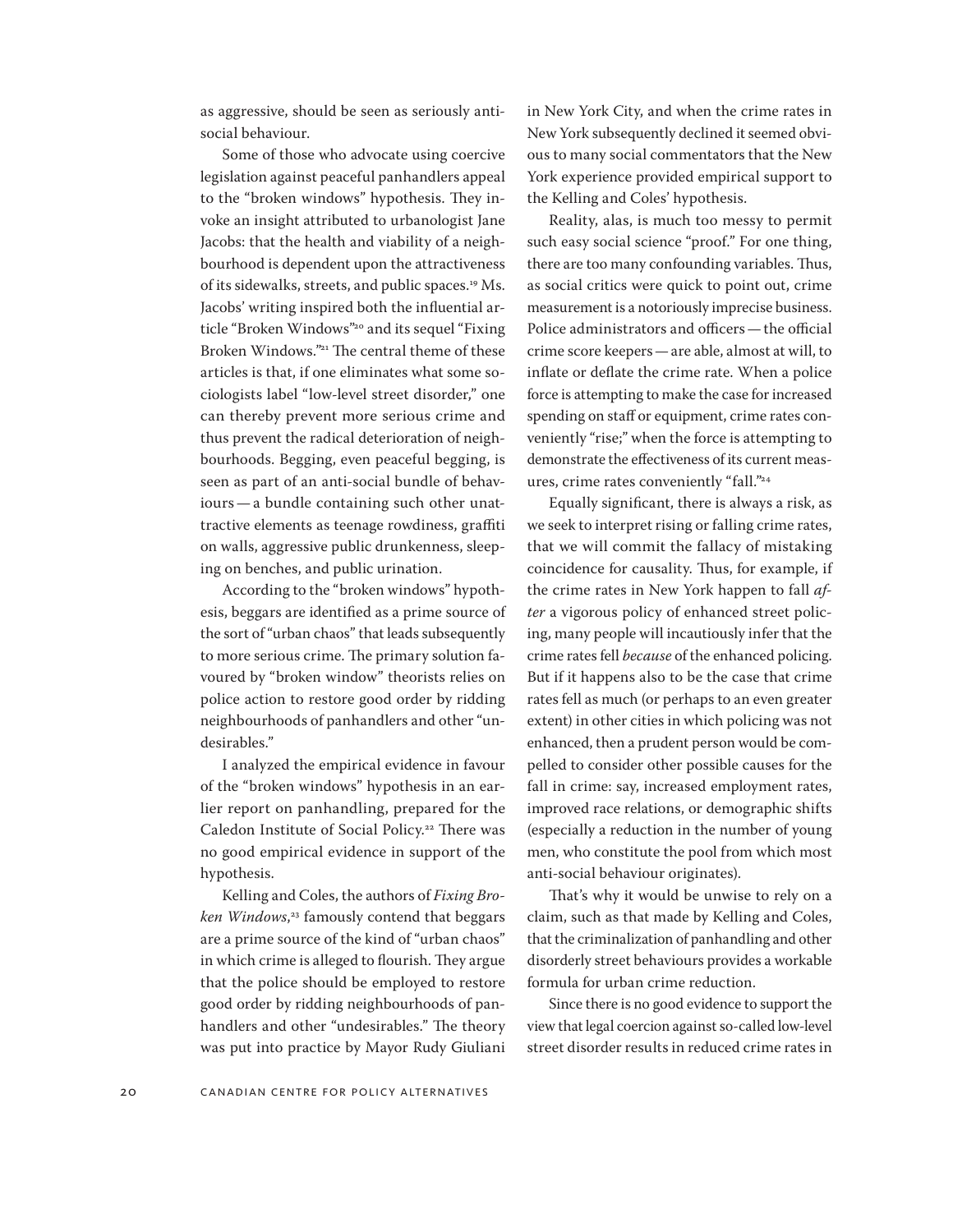those cities which have adopted this approach (compared to other comparable cities which have not adopted it), it seems unwarranted to rely upon the broken windows hypothesis as justification for employing coercive measures against the mere presence of panhandlers.

### **iii) the city planning "hygiene" argument: panhandling as a public nuisance**

The city hygiene argument, unlike the broken windows hypothesis, does not focus on an alleged slippery slope towards serious criminal activity. Instead, it contends that communities need to regulate public spaces in order to prevent or minimize chronic street nuisance. If panhandlers proliferate in our city centres, then a point will be reached when shoppers increasingly desert the city centre for the suburbs. Without shoppers, the downtown core soon becomes a slum.<sup>25</sup> Thus, even if we discount the broken windows hypothesis, the social hygiene argument claims that the presence of street people, including peaceful beggars, creates an ambience of disorder which annoys or upsets pedestrians to such an extent that it drives them out of the downtown. Based on reasoning of this sort, the voice of the business community is often prominent in the choir of those calling for more coercive legislation against panhandlers.

### **Assessing the Arguments Against Peaceful Panhandling**

It should be acknowledged that peaceful panhandling sometimes causes problems for the rest of the community and, in particular, for entrepreneurs in the city centre. Many pedestrians, perhaps a majority, experience their encounters with beggars as socially negative.

However, even if one concludes that begging is on balance a socially negative phenomenon, it does not follow that it would be either prudent or morally right to use legal coercion to

prevent panhandlers from asking pedestrians for assistance.

As I expressed the point in *Down and Out in Winnipeg and Toronto*:

…defending the right to peaceful panhandling is not the same as arguing that panhandling is desirable. Rather, the question is: Are the negative aspects of panhandling so seriously harmful as to justify legal interventions that may contravene other fundamental social values? Critics of anti-panhandling legislation argue as the core of their case that there is a very real danger that the cure (i.e., legal coercion) will be worse than the disease (passive panhandling).<sup>26</sup>

Our society faces a multiplicity of serious social problems. As mentioned earlier, these social problems include homelessness, unemployment, poverty, untreated mental illness and substance abuse. Though many individuals who suffer from these problems never engage in panhandling activity, those who panhandle tend overwhelming to fall into one or more of these categories of deprivation.

The "street people" whose presence in our downtown is so upsetting to merchants and to some pedestrians are not only drawn disproportionately from the ranks of the very poor, the severely disadvantaged and the acutely oppressed, but they also suffer from "social poverty." That is, they lack a supportive network of family and friends.<sup>27</sup>

Panhandlers can sometimes be induced, when legal coercion is employed against them, to shift their begging from one location to another, from one neighbourhood to another. But unless their social situation changes in some way, they will be back, sooner rather than later, to those locations where they have previously enjoyed success. The cost of extra policing, court costs, and prison costs, will likely be found burdensome, and enforcement, as a result, may become lax.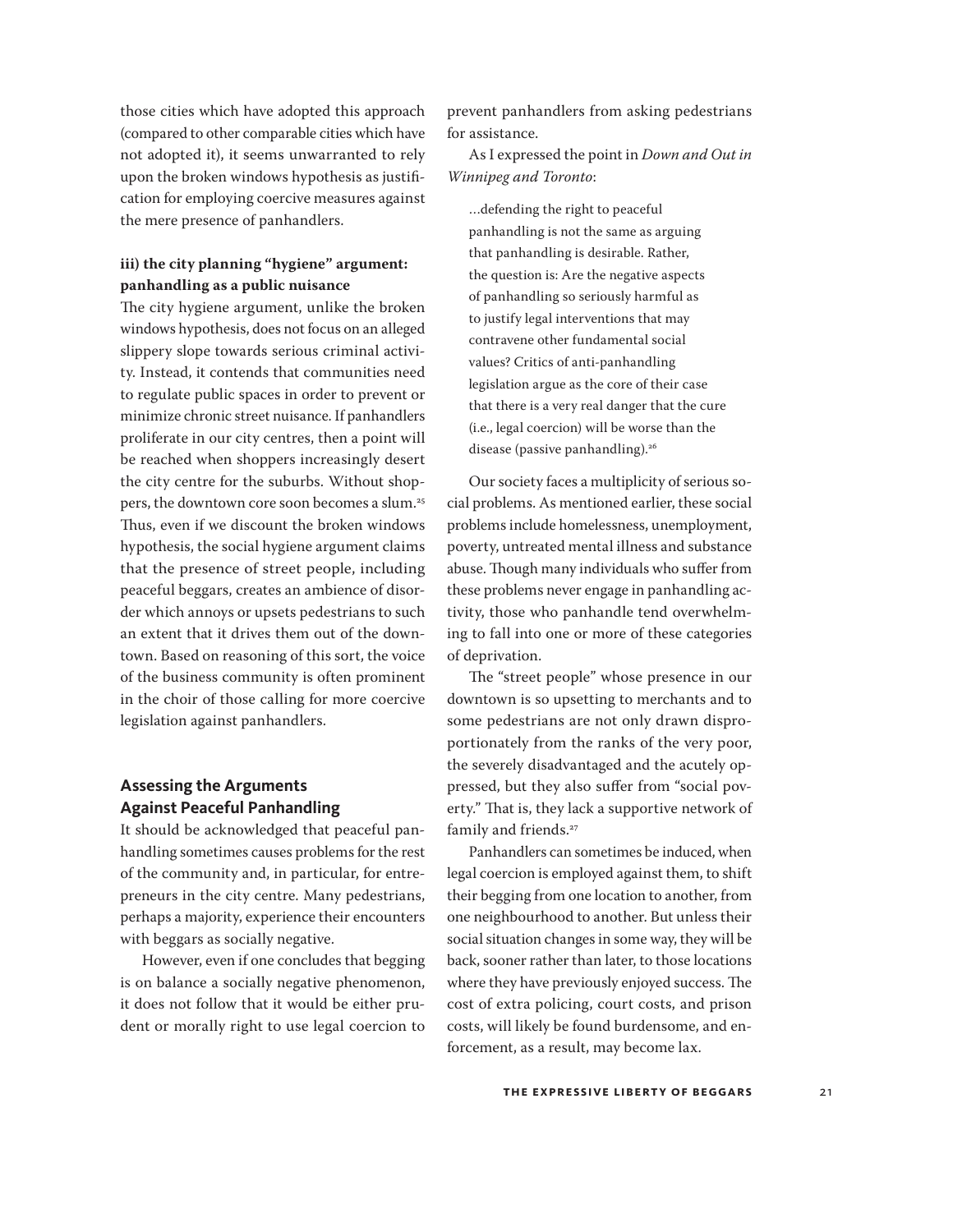Thus, even if it is accepted that peaceful panhandling causes more harm than good, and even if one ignores the moral cost of violating the panhandler's right to expressive liberty, it is doubtful that coercive legislation against peaceful panhandlers will achieve its goal of eliminating entirely, or even reducing substantially, the number of panhandlers in busy downtown areas. Further, even if begging activity were temporarily to decline, it is not at all obvious that there would be more than a temporary decrease in the number of "street people" who frequent these areas. Their mere presence, even if none of them ever solicits money from pedestrians, is likely to pose exactly the same "deterrent" effect on potential downtown shoppers. There is therefore good reason to doubt that coercive legislation, such as the City of Winnipeg By-law No. 128/2005, will do the job at all, let alone that it will do it well and in a morally defensible manner.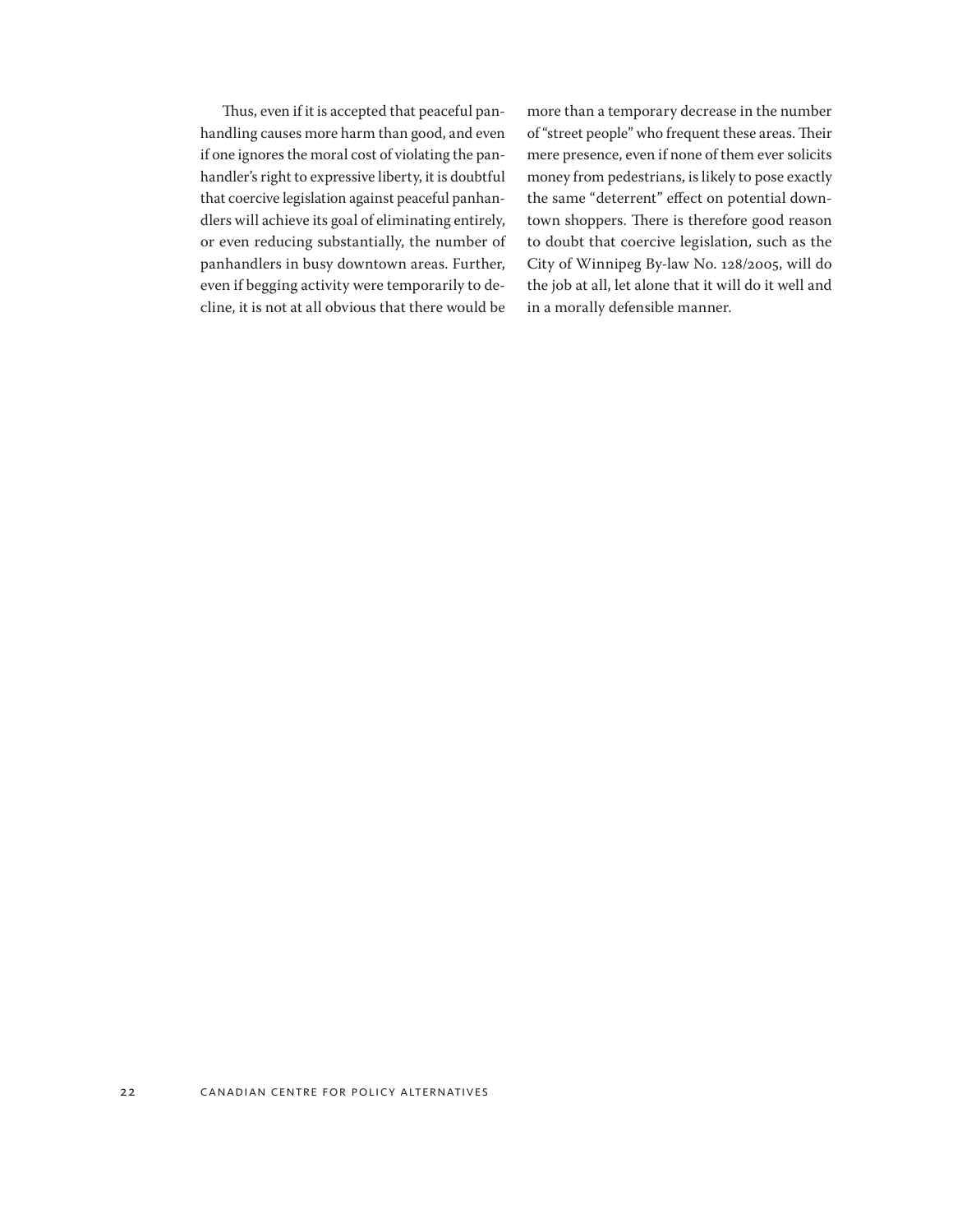### <span id="page-22-0"></span>**Conclusion**

Reliance on legal penalties is not the best alternative available to deal with the problem of peaceful panhandlers in the downtown areas of Winnipeg or any other big Canadian city. That is, there are alternatives which will more effectively achieve the objective being sought—a pedestrian-friendly environment—and will achieve this objective without serious violation of such fundamental human rights as the right to freedom of expression.

The better alternatives might be labeled "bottom-up" solutions, in contrast to the "top-down" solution of coercive legislation. It is beyond the scope of this report to explore in detail these less coercive but potentially much more effective solutions. What they have in common, however, is a focus on efforts to counteract the deprivation that fuels social problems such as panhandling. The problems associated with street disorder in general and peaceful panhandling in particular could be reduced to the status of a minor and very occasional nuisance if Canadian cities were willing seriously to consider such measures as: improving welfare benefits for the indigent, appropriate housing and social services, better availability of addictions treatment for street peo-

ple, services and shelter for the mentally ill, and a bevy of re-training and employment opportunities to give people the means to become selfsufficient. Additional measures will be needed to assist young street people, including access to recreational facilities and exposure to positive role models.

In short, if we value civility in our public spaces, society must be prepared to invest in people and their needs. At present, we have excluded a number of groups from the mainstream of society: the homeless, unemployed, mentally ill, and inner-city teenagers (in particular, Aboriginal youth and immigrant children). Not surprisingly, the excluded have opted out of mainstream morality.<sup>28</sup>

Many promising initiatives along these lines have been tried, with some success, in Winnipeg and elsewhere, despite the lack of adequate funding: drug outreach workers, food banks, core-area youth recreational facilities, and homeless shelters. Literacy education and job training are also important. If significant resources were invested in what I am calling "bottom-up" programs of this sort, they might, cumulatively,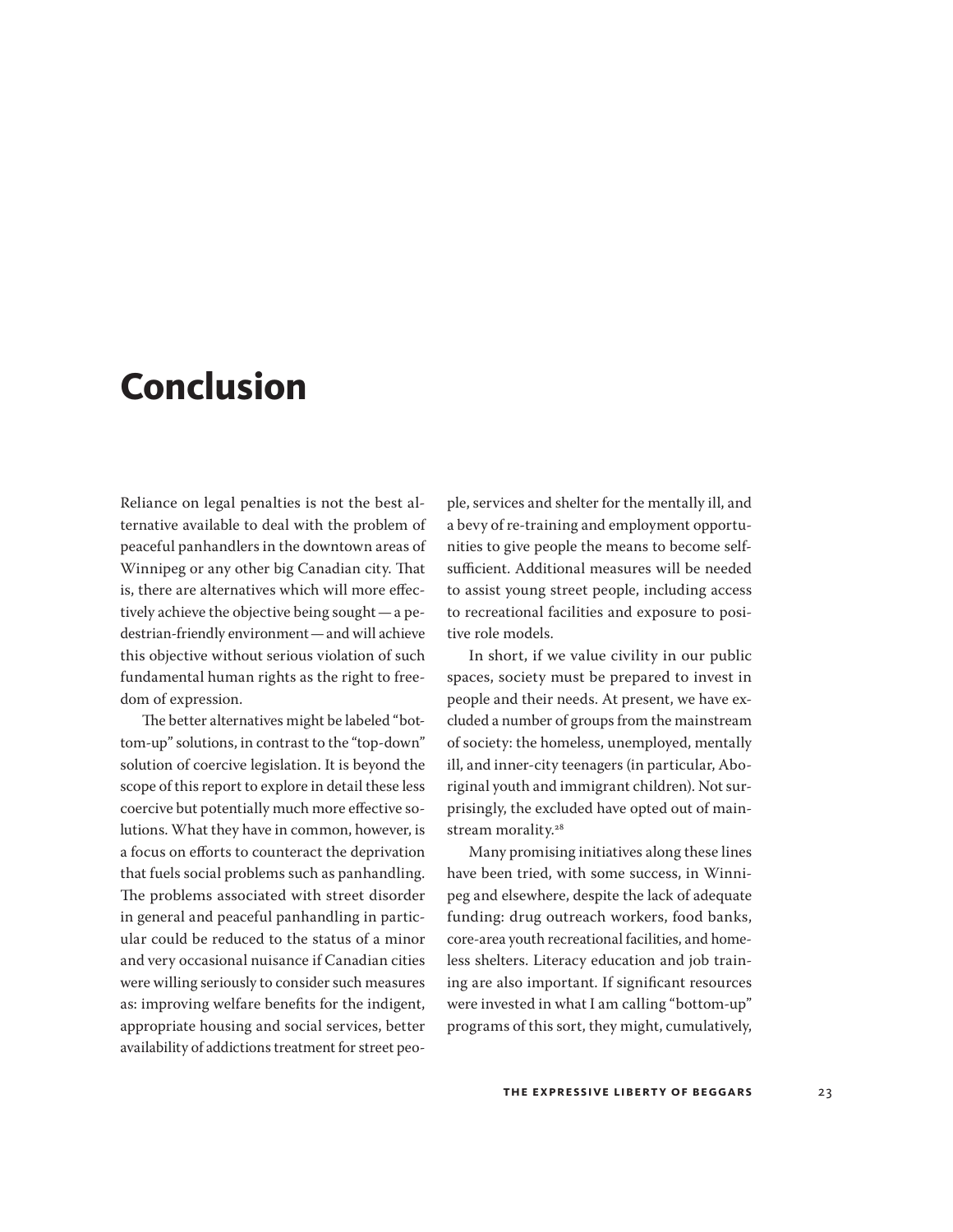ameliorate if not entirely solve some of our most important social problems.

None of these bottom-up approaches is a "magic bullet." All are expensive—though possibly less expensive than hiring more police and building more prisons. All will take some time

to show significant results; but they hold out the prospect of dealing with the underlying causes of street-disorder problems, and dealing with them in ways that are respectful of such values as individual dignity, free expression, and individual liberty.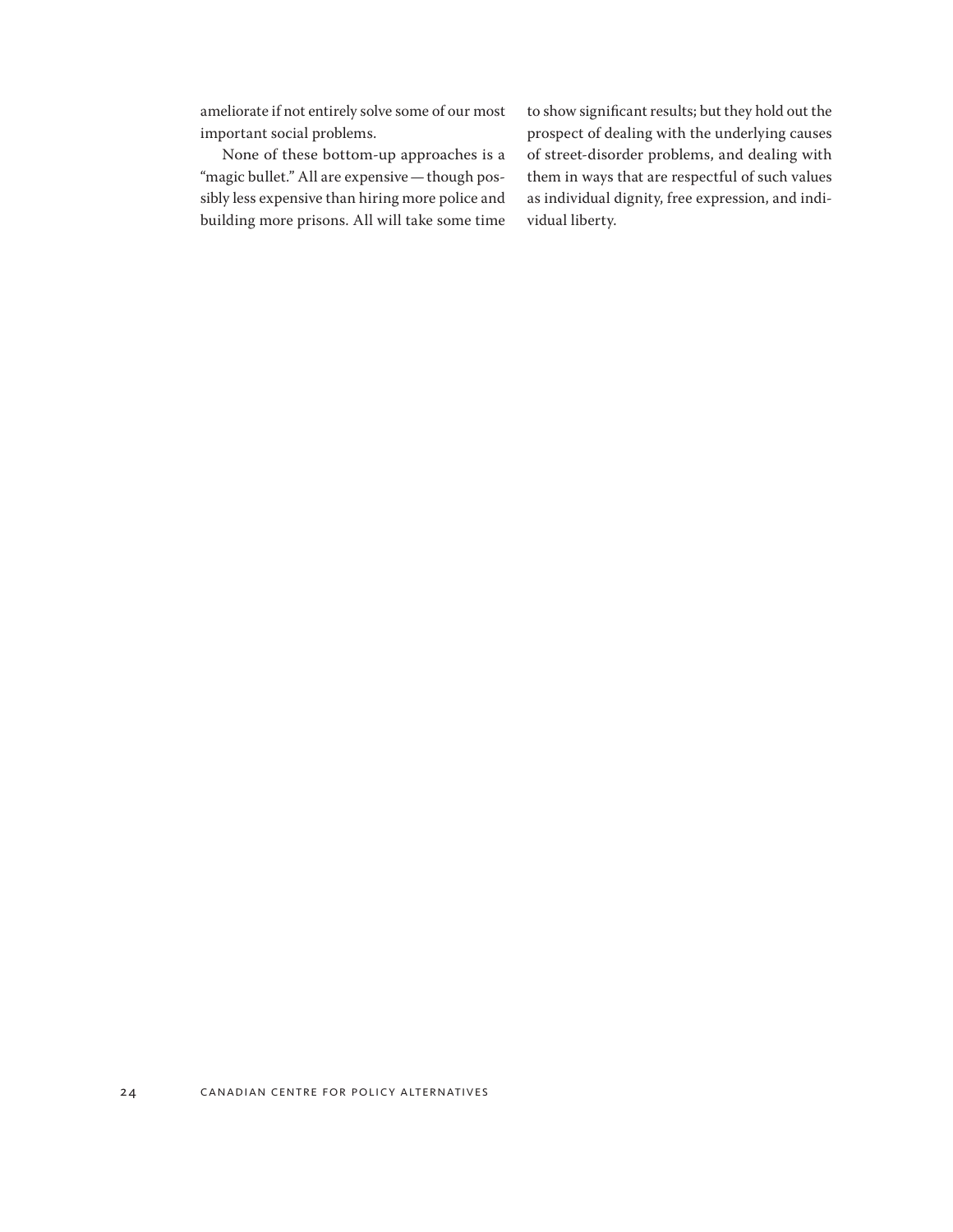### <span id="page-24-0"></span>**Notes**

**1** A By-law of the City of Winnipeg to amend the Obstructive Solicitation By-law No. 7700/2000.

**2** I am employing the phrase "criminalization of conduct" in a broad sense to refer to any legislation which makes the designated conduct an offence punishable by fine or imprisonment.

**3** Carter, Tom. (1998). *Panhandling: Do municipal bylaws effectively address the problem?* Report prepared for the National Anti-Poverty Organization legal challenge to the City of Winnipeg Anti-Panhandling By-Law (2000); Addictions Foundation of Manitoba (1992, 1993, 1996), *Change for the Better Program. Statistical Reports.* Winnipeg.

**4** Cass Sunstein, *Democracy and the Problem of Free Speech* (New York: Free Press), 1993; Elizabeth S. Anderson, "The Democratic University: The Role of Justice in the Production of Knowledge", *Social Philosophy and Policy*, 1995.

**5** Thomas Scanlon, "A Theory of Freedom of Expression," *Philosophy and Public Affairs*, vol.1 (1972), pp.204-26.

**6** In Canadian jurisprudence these philosophical requirements have come to be known as "the Oakes test. R. v. Oakes, [1986] 1 SCR 103l 26 DLR (4th) 200.

**7** The American Bill of Rights prefers the language of "free speech", while the Canadian Charter of Rights and Freedoms employs the phrase "freedom of expression".

**8** The Supreme Court of Canada gives its answer to this question in R. v. Keegstra (1990) 3 S.C.R. 697.

**9** See, e.g., the discussion of this point in: H. Hershcoff and A. S.Cohen, "Begging to differ: the first Amendment and the Right to Beg", 104 Harvard Law Review 896.

**10** *Young,* 729 F. 2nd. (1990). Writing for the majority, Judge Altimari concluded that since the only purpose of begging is to ask for money, beggars are not entitled to the protections of the doctrine of freedom of expression.

**11** I am not claiming that all panhandlers are homeless; nor am I claiming that all panhandlers are poor. The empirical evidence available suggests, however, that almost all panhandlers are poor and that very many of them are also homeless.

**12** Neal Conan, National Public Radio, "Talk of the Nation" from Washington …

**13** *loc. Cit.*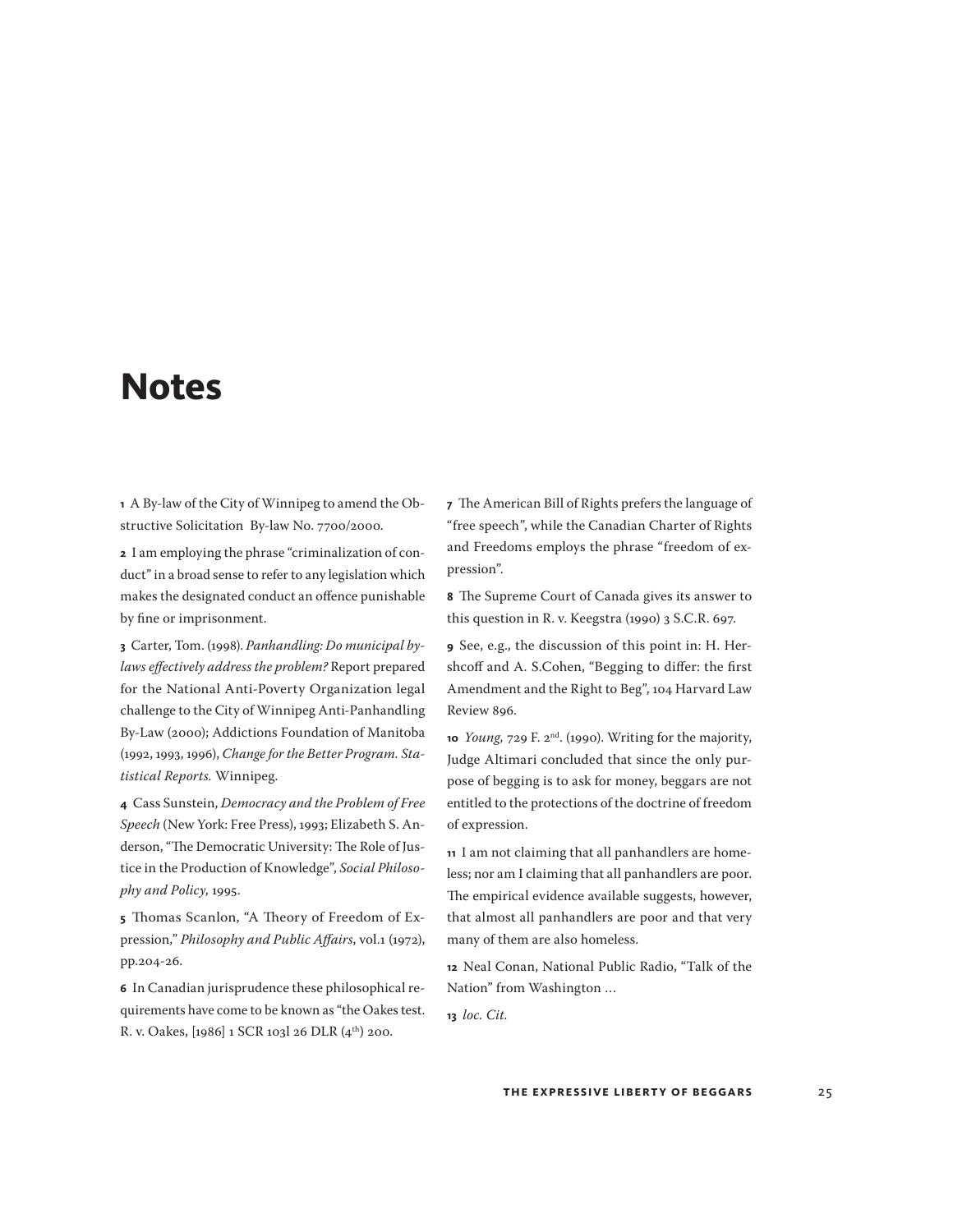**14** John Stuart Mill, *On Liberty* (Illinois: Crofts Classics), Chapter 2, ed. Alburey Castell, 1947. For a contemporary version of this argument see, e.g., L.W.Sumner, *The Hateful and the Obscene: Studies in the Limits of Free Expression* (Toronto: University of Toronto Press). See also: Nat Hentoff, *Free Speech for Me, but Not for Thee* (New York: Harper-Collins, 1992); and Jonathan Rauch, *Kindly Inquisitors* (Chicago: University of Chicago Press, 1993).

**15** Whitney v. California, 274 U.S. 357, 375-376, 377 (1927) (concurring).

**16** Cohen, *op. cit.*, p. 224.

**17** *Ibid*, p. 216*.*

**18** *loc. Cit.*

**19** Jane Jacobs, *The Death and Life of Great American Cities*, 1961.

**20** Kelling and Wilson, 1996.

**21** Kelling and Coles, 1996.

**22** Arthur Schafer, *Down and Out in Winnipeg and Toronto: The Ethics of Legislating Against Panhandling,*  Caledon Institute of Social Policy, 1998.

**23** George L. Kelling and Catherine M. Coles. (1996). *Fixing Broken Windows: restoring order and reducing crime in our communities*. New York: Martin Kessler Books.

**24** David Burnham. (1966). *Above the Law: Secret Deals, Political Fixes, and Other Misadventures of the U.S. Department of Justice.* New York: Scribener.

**25** For elaboration of this argument see Schafer : *op. cit*., p.4-6.

**26** *Ibid.*, p.6.

**27** Christopher Jencks. *Rethinking Social Policy, Race, Poverty and the Underclass.* Cambridge, Mass: Harvard University Press. (1992)

**28** Schafer, *op. cit.,* p.12.